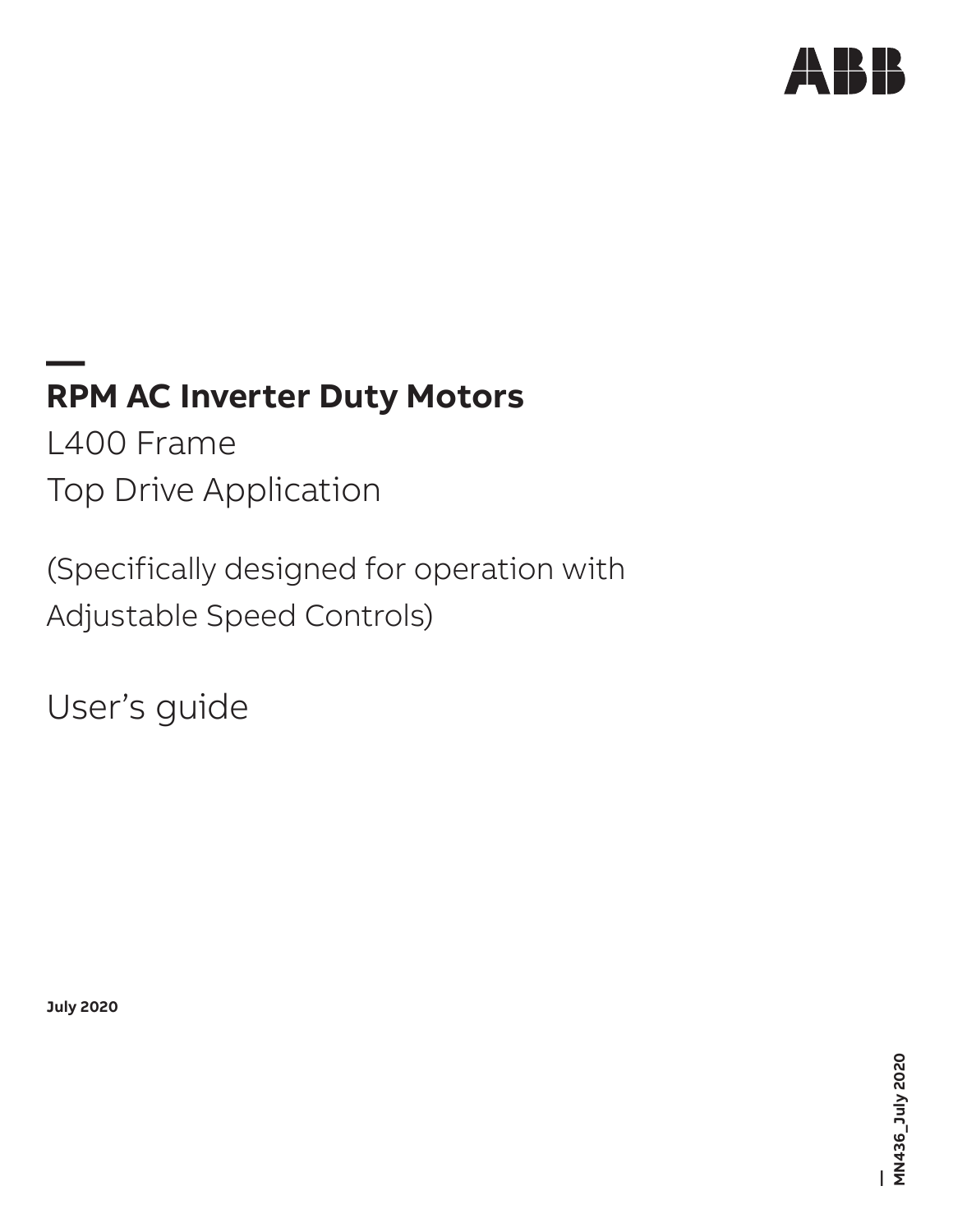Any trademarks used in this manual are the property of their respective owners.

Note: Baldor Electric Company, became ABB Motors and Mechanical, Inc. on March 1, 2018. Nameplates, Declaration of Conformity and other collateral material may contain the company name of Baldor Electric Company and the brand names of Baldor-Dodge and Baldor-Reliance as well as the company name of ABB until such time as all materials have been updated to reflect our new corporate identity of ABB.

# Important:

Be sure to check www.baldor.com for the latest software, firmware and drivers for your EC Titanium product. Also, you can download the latest version of this manual in Adobe Acrobat PDF format.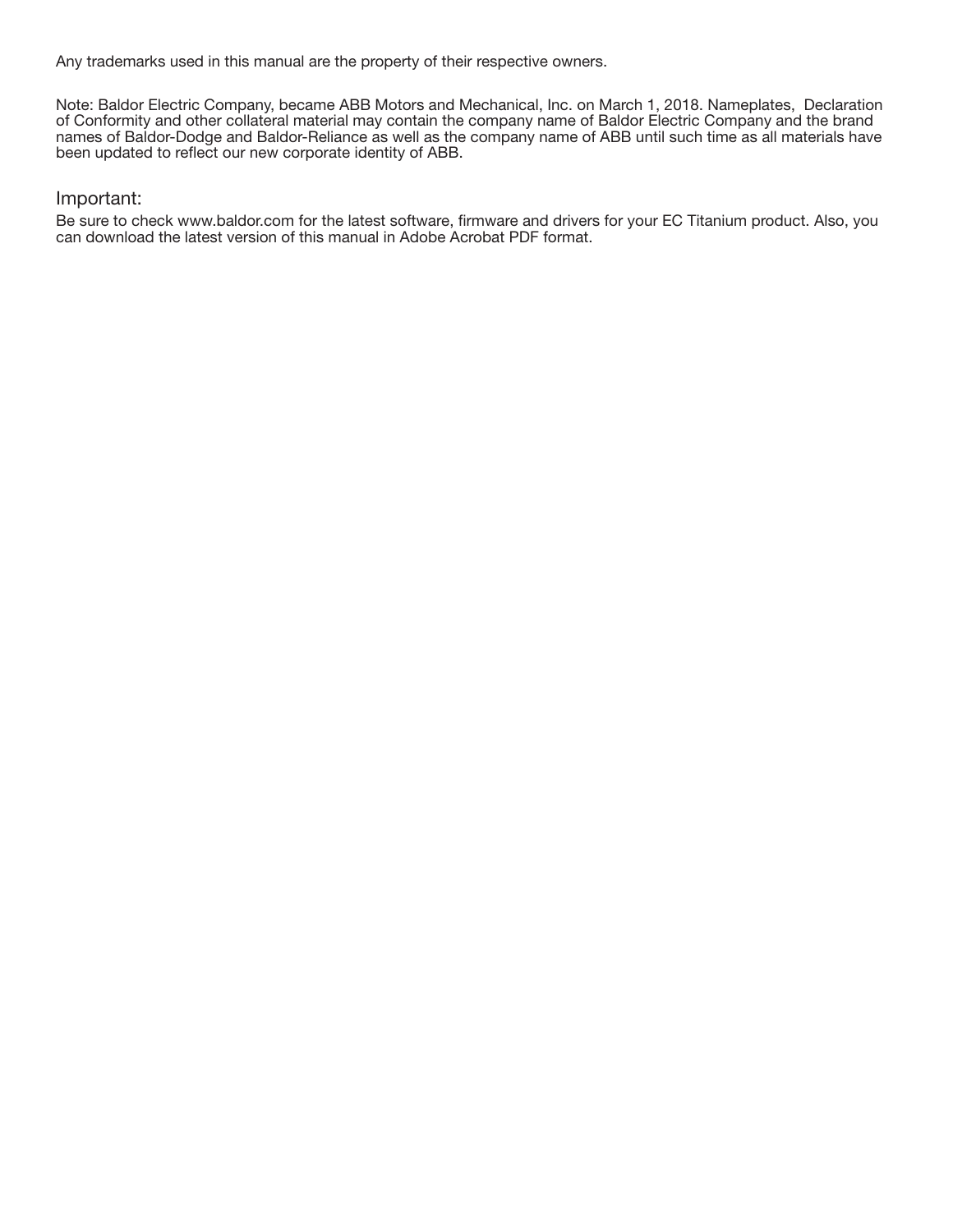| <b>Section 1</b> | $1 - 1$ |
|------------------|---------|
|                  | $1 - 1$ |
|                  | $1 - 1$ |
|                  | $1 - 2$ |
|                  | $1 - 2$ |
|                  | $1 - 2$ |
|                  | $1 - 3$ |
|                  | $1 - 4$ |
| <b>Section 2</b> |         |
|                  | $2 - 1$ |
|                  | $2 - 1$ |
|                  | $2 - 1$ |
|                  | $2 - 1$ |
|                  | $2 - 2$ |
|                  | $2 - 2$ |
|                  | $2 - 2$ |
|                  | $2 - 3$ |
|                  | $2 - 4$ |
|                  | $2 - 4$ |
|                  | $2 - 5$ |
|                  | $2 - 5$ |
| <b>Section 3</b> |         |
|                  | $3 - 1$ |
|                  | $3 - 1$ |
|                  | $3 - 1$ |
|                  | $3 - 1$ |
|                  | $3 - 1$ |
|                  | $3 - 2$ |
|                  | $3 - 3$ |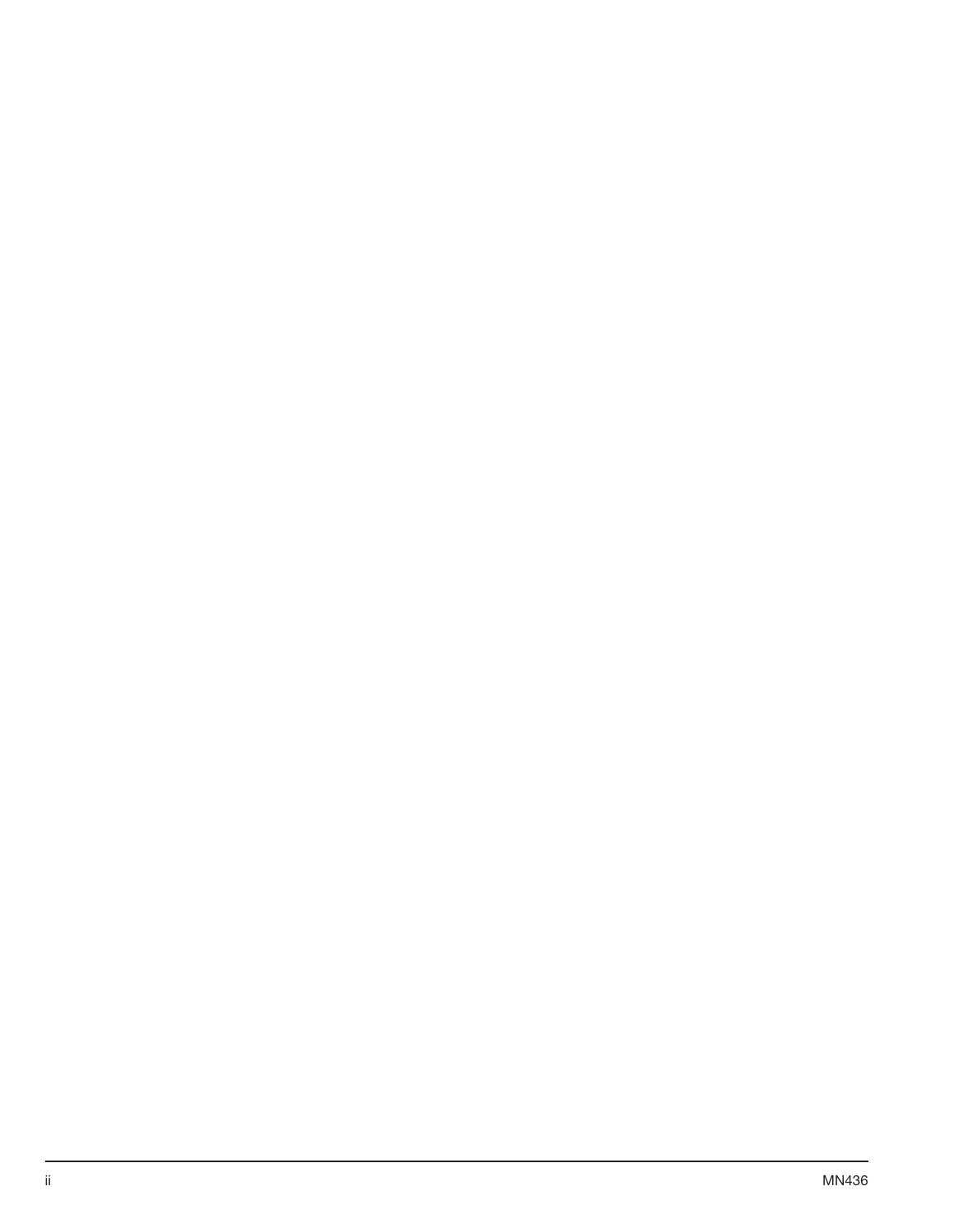# Section 1 General Information

# **Overview**

This manual contains general procedures that apply to Baldor-Reliance Motor products. Be sure to read and understand the Safety Notice statements in this manual. For your protection, do not install, operate or attempt to perform maintenance procedures until you understand the Warning and Caution statements. A Warning statement indicates a possible unsafe condition that can cause harm to personnel. A Caution statement indicates a condition that can cause damage to equipment.

# Important:

This instruction manual is not intended to include a comprehensive listing of all details for all procedures required for installation, operation and maintenance. This manual describes general guidelines that apply to most of the motor products shipped by ABB. If you have a question about a procedure or are uncertain about any detail, Do Not Proceed. Please contact your OEM for more information or clarification.

Before you install, operate or perform maintenance, become familiar with the following:

- IEC 34−1 Electrical and IEC72−1 Mechanical specifications.
- NEMA Publication MG-2, Safety Standard for Construction and guide for Selection, Installation and Use of Electric Motors and Generators.
- ANSI C51.5, the National Electrical Code (NEC) and local codes and practices.

# Safety Notion

| <b>OAICLY INULICE.</b> |                                                                                                                                                |
|------------------------|------------------------------------------------------------------------------------------------------------------------------------------------|
|                        | This equipment contains high voltage! Electrical shock can cause serious or fatal injury.                                                      |
|                        | Only qualified personnel should attempt installation, operation and maintenance of electrical equipment.                                       |
|                        | Unsafe installation or use can cause conditions that lead to serious or fatal injury. Only                                                     |
|                        | qualified personnel should attempt the installation, operation and maintenance of this equipment.                                              |
| <b>WARNING:</b>        | Do not touch electrical connections before you first ensure that power has been disconnected. Electrical                                       |
|                        | shock can cause serious or fatal injury. Only qualified personnel should attempt the installation,                                             |
|                        | operation and maintenance of this equipment.                                                                                                   |
| <b>WARNING:</b>        | Disconnect all electrical power from the motor windings and accessory devices before disassembling of                                          |
|                        | the motor. Electrical shock can cause serious or fatal injury.                                                                                 |
| <b>WARNING:</b>        | The Adjustable Speed Controller may apply hazardous voltages to the motor leads after power to the                                             |
|                        | controller has been turned off. Verify that the controller is incapable of delivering hazardous voltages                                       |
|                        | and that the voltage at the motor leads is zero before proceeding. Failure to observe this precaution may                                      |
|                        | result in severe bodily injury or death.                                                                                                       |
| <b>WARNING:</b>        | Be sure the system is properly grounded before applying power. Do not apply AC power before you                                                |
|                        | ensure that all grounding instructions have been followed. Electrical shock can cause serious or fatal                                         |
|                        | injury.                                                                                                                                        |
| <b>WARNING:</b>        | Avoid extended exposure to machinery with high noise levels. Be sure to wear ear protective devices to                                         |
|                        | reduce harmful effects to your hearing.                                                                                                        |
| <b>WARNING:</b>        | Surface temperatures of motor enclosures may reach temperatures which can cause discomfort or                                                  |
|                        | injury to personnel accidentally coming into contact with hot surfaces. When installing, protection                                            |
|                        | should be provided by the user to protect against accidental contact with hot surfaces. Failure to                                             |
|                        | observe this precaution could result in bodily injury.                                                                                         |
| <b>WARNING:</b>        | Guards must be installed for rotating parts to prevent accidental contact by personnel. Accidental                                             |
|                        | contact with body parts or clothing can cause serious or fatal injury.                                                                         |
| <b>WARNING:</b>        | This equipment may be connected to other machinery that has rotating parts or parts that are driven by                                         |
|                        | this equipment. Improper use can cause serious or fatal injury. Only qualified personnel should attempt                                        |
|                        | to install operate or maintain this equipment.                                                                                                 |
| <b>WARNING:</b>        | Do not by-pass or disable protective devices or safety guards. Safety features are designed to prevent                                         |
|                        | damage to personnel or equipment. These devices can only provide protection if they remain operative.                                          |
| <b>WARNING:</b>        | Avoid the use of automatic reset devices if the automatic restarting of equipment can be hazardous to                                          |
|                        | personnel or equipment.                                                                                                                        |
| <b>WARNING:</b>        | Be sure the load is properly coupled to the motor shaft before applying power. The shaft key must be                                           |
|                        | fully captive by the load device. Improper coupling can cause harm to personnel or equipment if the load                                       |
| <b>WARNING:</b>        | decouples from the shaft during operation.<br>Use proper care and procedures that are safe during handling, lifting, installing, operating and |
|                        | maintaining operations. Improper methods may cause muscle strain or other harm.                                                                |
| <b>WARNING:</b>        | Incorrect motor rotation direction can cause serious or fatal injury or equipment damage. Be sure to                                           |
|                        | verify motor rotation direction before coupling the load to the motor shaft.                                                                   |
| <b>WARNING:</b>        | Pacemaker danger – Magnetic and electromagnetic fields in the vicinity of current carrying carrying                                            |
|                        | conductors and permanent magnet motors can result result in a serious health hazard to persons with                                            |
|                        | cardiac pacemakers, metal implants, and hearing aids. To avoid risk, stay way from the area surrounding                                        |
|                        | a permanent magnet motor.                                                                                                                      |
| <b>WARNING:</b>        | Thermostat contacts automatically reset when the motor has slightly cooled down. To prevent injury or                                          |
|                        | damage, the control circuit should be designed so that automatic starting of the motor is not possible                                         |
|                        | when the thermostat resets.                                                                                                                    |
| <b>WARNING:</b>        | Motors that are to be used in flammable and/or explosive atmospheres must display the CSA listed logo.                                         |
|                        | Specific service conditions for these motors are defined in NFPA 70 (NEC) Article 500.                                                         |
|                        |                                                                                                                                                |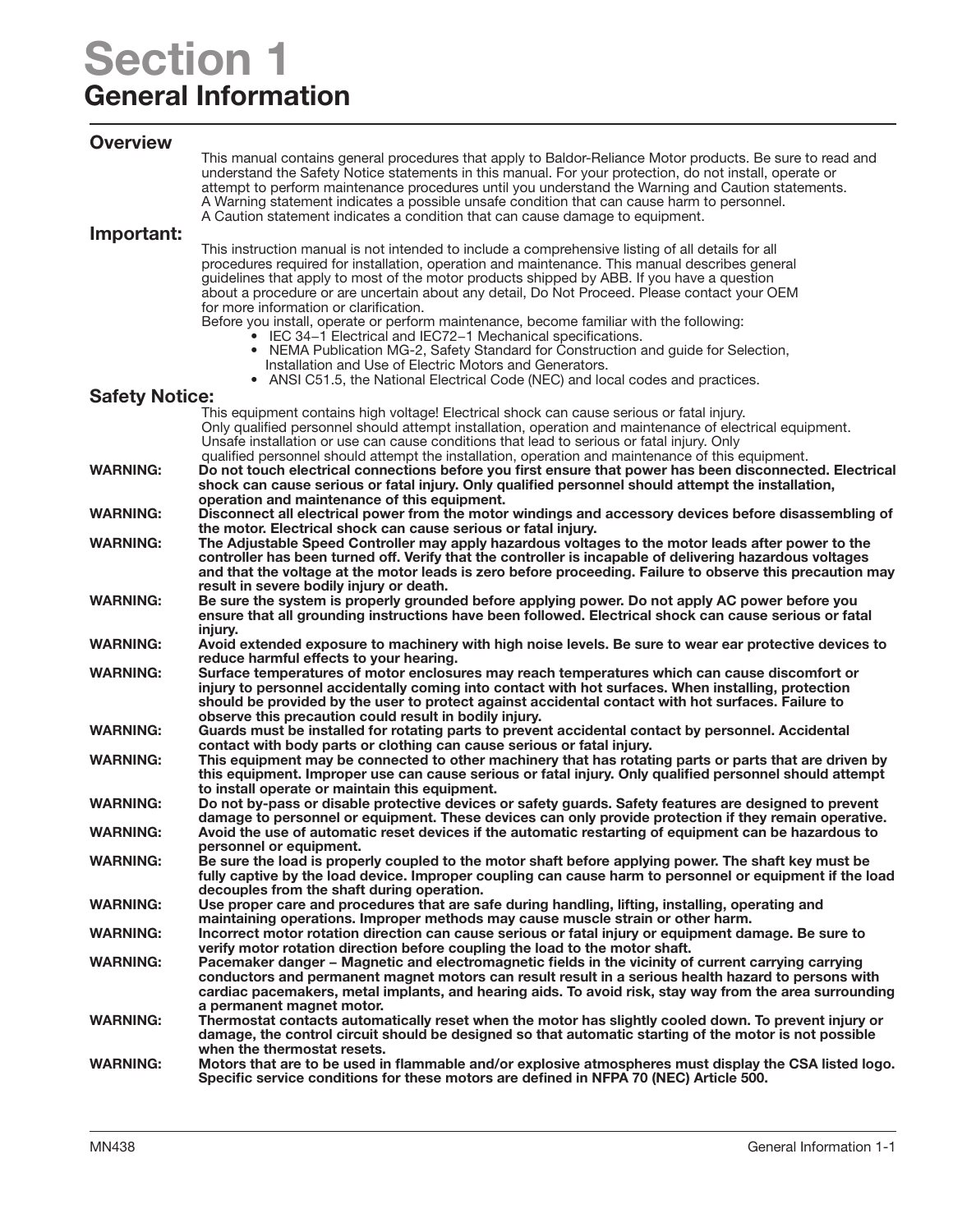**Safety Notice Continued** 

| <b>WARNING:</b>                    | Before performing any motor maintenance procedure, be sure that the equipment connected to the<br>motor shaft cannot cause shaft rotation. If the load can cause shaft rotation, disconnect the load from<br>the motor shaft before maintenance is performed. Unexpected mechanical rotation of the motor parts<br>can cause injury or motor damage.                                                                                                                                                                                                                                                              |
|------------------------------------|-------------------------------------------------------------------------------------------------------------------------------------------------------------------------------------------------------------------------------------------------------------------------------------------------------------------------------------------------------------------------------------------------------------------------------------------------------------------------------------------------------------------------------------------------------------------------------------------------------------------|
| <b>WARNING:</b>                    | RPM AC permanent magnet motors can induce voltage and current in the motor leads by rotating the<br>motor shaft. Electrical shock can cause serious or fatal injury. Therefore, do not couple the load to the<br>motor shaft until all motor connections have been made. During any maintenance inspections, be sure<br>the motor shaft will not rotate.                                                                                                                                                                                                                                                          |
| <b>WARNING:</b>                    | Do not use non UL/CSA listed explosion proof motors in the presence of flammable or combustible<br>vapors or dust. These motors are not designed for atmospheric conditions that require explosion proof<br>operation.                                                                                                                                                                                                                                                                                                                                                                                            |
| <b>WARNING:</b>                    | UL Listed motors must only be serviced by UL Approved Authorized ABB Service Centers if these<br>motors are to be returned to a hazardous and/or explosive atmosphere.                                                                                                                                                                                                                                                                                                                                                                                                                                            |
| <b>Caution:</b>                    | Use only a shielded motor power cable with a complete circumferential braided or copper film/tape<br>ground jacket around the power leads. This ground should be secured to the motor frame from within<br>the motor terminal box and must return without interruption to the drive ground. In addition, if the<br>motor and coupled equipment are not on a single common metal base plate, it is important to equalize<br>the equipment ground potentials by bonding the motor frame to the coupled equipment using a high<br>frequency conductor such as a braided strap.                                       |
| <b>Caution:</b>                    | To prevent premature equipment failure or damage, only qualified maintenance personnel should<br>perform maintenance.                                                                                                                                                                                                                                                                                                                                                                                                                                                                                             |
| <b>Caution:</b><br><b>Caution:</b> | Do not over-lubricate motor as this may cause premature bearing failure.<br>Do not lift the motor and its driven load by the motor lifting hardware. The motor lifting hardware is<br>adequate for lifting only the motor. Disconnect the load (gears, pumps, compressors, or other driven<br>equipment) from the motor shaft before lifting the motor.                                                                                                                                                                                                                                                           |
| <b>Caution:</b>                    | If eye bolts are used for lifting a motor, be sure they are securely tightened. Lifting direction should not<br>exceed a 20 ° angle from the shank of the eye bolt or lifting lug. Excess lifting angles can cause damage.                                                                                                                                                                                                                                                                                                                                                                                        |
| <b>Caution:</b>                    | To prevent equipment damage, be sure that the electrical service is not capable of delivering more than<br>the maximum motor rated amps listed on the rating plate.                                                                                                                                                                                                                                                                                                                                                                                                                                               |
| <b>Caution:</b>                    | If a Motor Insulation test (High Potential Insulation test) must be performed, disconnect the motor from<br>any Speed Control or drive to avoid damage to connected equipment.                                                                                                                                                                                                                                                                                                                                                                                                                                    |
| <b>Caution:</b>                    | Do not use an induction oven to heat noise tested bearings. Arcing between the balls and races may<br>damage the bearing. Failure to observe this precaution may result in equipment damage.                                                                                                                                                                                                                                                                                                                                                                                                                      |
| <b>Caution:</b>                    | Do not operate motors with a roller bearing unless a radial load is applied so that damage to the roller<br>bearing does not occur.                                                                                                                                                                                                                                                                                                                                                                                                                                                                               |
| <b>Caution:</b>                    | RPM AC permanent magnet motors with an open enclosure, such as DP-FV, should not be used<br>where ferrous dust or particles may may be present. Totally enclosed permanent magnet motors are<br>recommended for these applications.                                                                                                                                                                                                                                                                                                                                                                               |
|                                    | If you have any questions or are uncertain about any statement or procedure, or if you require additional<br>information please contact your OEM.                                                                                                                                                                                                                                                                                                                                                                                                                                                                 |
| <b>Receiving</b>                   | Each Baldor-Reliance Electric Motor is thoroughly tested at the factory and carefully packaged for shipment.<br>When you receive your motor, there are several things you should do immediately.<br>Observe the condition of the shipping container and report any damage immediately to the commercial<br>1.<br>carrier that delivered your motor.<br>2. Verify that the part number of the motor you received is the same as the part number listed on your                                                                                                                                                     |
| <b>Caution:</b>                    | purchase order.<br>Do not lift the motor and its driven load by the motor lifting hardware. The motor lifting hardware is<br>adequate for lifting only the motor. Disconnect the load (gears, pumps, compressors, or other driven<br>equipment) from the motor shaft before lifting the motor.                                                                                                                                                                                                                                                                                                                    |
| <b>Handling</b>                    |                                                                                                                                                                                                                                                                                                                                                                                                                                                                                                                                                                                                                   |
|                                    | The motor should be lifted using the lifting lugs or eye bolts provided.<br>Use the lugs or eye bolts provided to lift the motor. Never attempt to lift the motor and additional<br>1.<br>equipment connected to the motor by this method. The lugs or eye bolts provided are designed to lift only<br>the motor. Never lift the motor by the motor shaft or the hood of a WPII motor. If eye bolts are used for<br>lifting a motor, be sure they are securely tightened. The lifting direction should not exceed a 20° angle from<br>the shank of the eye bolt. Excessive lifting angles can cause motor damage. |
|                                    | 2. To avoid condensation inside the motor, do not unpack until the motor has reached room temperature.<br>(Room temperature is the temperature of the room in which it will be installed). The packing provides                                                                                                                                                                                                                                                                                                                                                                                                   |
|                                    | insulation from temperature changes during transportation.<br>If the motor must be mounted to a plate with the driven equipment such as pump, compressor etc., it may<br>З.<br>not be possible to lift the motor alone. For this case, the assembly should be lifted by a sling around the<br>mounting base. The entire assembly can be lifted as an assembly for installation. Do not lift the assembly                                                                                                                                                                                                          |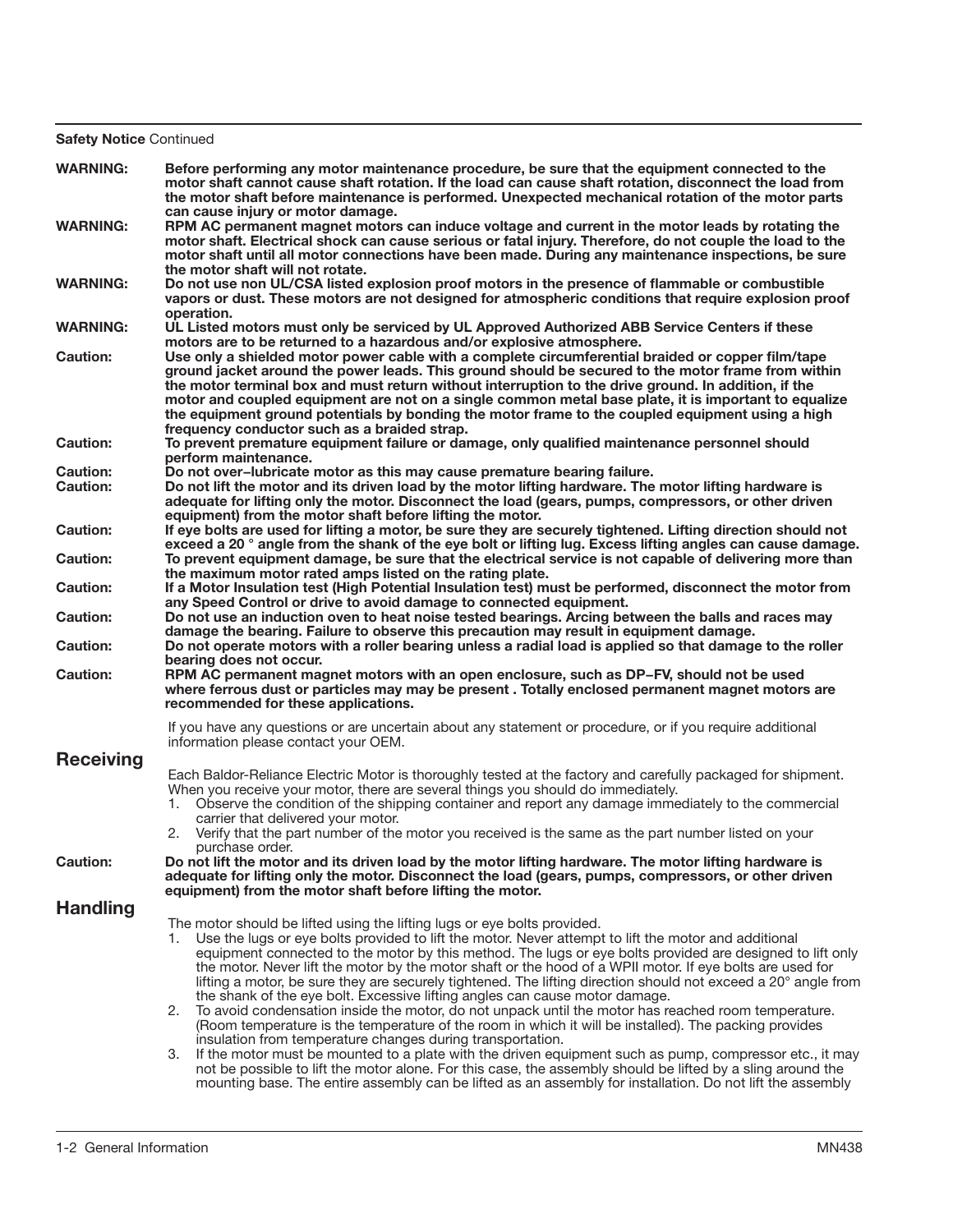using the motor lugs or eye bolts provided. Lugs or eye bolts are designed to lift motor only. If the load is unbalanced (as with couplings or additional attachments) additional slings or other means must be used to prevent tipping. In any event, the load must be secure before lifting.

# Storage

Storage requirements for motors and generators that will not be placed in service for at least six months from date of shipment.

Improper motor storage will result in seriously reduced reliability and failure. An electric motor that does not experience regular usage while being exposed to normally humid atmospheric conditions is likely to develop rust in the bearings or rust particles from surrounding surfaces may contaminate the bearings. The electrical insulation may absorb an excessive amount of moisture leading to the motor winding failure.

A wooden crate "shell" should be constructed to secure the motor during storage. This is similar to an export box but the sides & top must be secured to the wooden base with lag bolts (not nailed as export boxes are) to allow opening and closing many times without damage to the "shell".

Minimum resistance of motor winding insulation is 5 Meg ohms or the calculated minimum, which ever is greater. Minimum resistance is calculated as follows:  $Rm = kV + 1$  where: ( $Rm$  is minimum resistance to ground in Meg-Ohms and

(Rm is minimum resistance to ground in Meg-Ohms and

kV is rated nameplate voltage defined as Kilo−Volts.)

Example: For a 480VAC rated motor Rm =1.48 meg−ohms (use 5 MΩ).

For a 4160VAC rated motor Rm = 5.16 meg−ohms.

# More Information can be found at the end of this Section.

# Preparation for Storage

- 1. Some motors have a shipping brace attached to the shaft to prevent damage during transportation. The shipping brace, if provided, must be removed and stored for future use. The brace must be reinstalled to hold the shaft firmly in place against the bearing before the motor is moved.
- 2. Store in a clean, dry, protected warehouse where control is maintained as follows:
	- a. Shock or vibration must not exceed 2 mils maximum at 60 hertz, to prevent the bearings from brinelling. If shock or vibration exceeds this limit vibration isolation pads must be used.
	- b. Storage temperatures of 10 °C (50 °F) to 49 °C (120 °F) must be maintained.
	- c. Relative humidity must not exceed 60%.
	- d. Motor space heaters are to be connected and energized whenever there is a possibility that the storage ambient conditions will reach the dew point. Space heaters are optional.

Note: Remove motor from containers when heaters are energized, reprotect if necessary.

- 1. Measure and record the resistance of the winding insulation (dielectric withstand) every 30 days of storage.
	- a. If motor insulation resistance decreases below the minimum resistance, contact your OEM.
	- b. Place new desiccant inside the vapor bag and re−seal by taping it closed.
	- c. If a zipper−closing type bag is used instead of the heat−sealed type bag, zip the bag closed instead of taping it. Be sure to place new desiccant inside bag after each monthly inspection. a. Place the shell over the motor and secure with lag bolts.
	-
- 2. Where motors are mounted to machinery, the mounting must be such that the drains and breathers are fully operable and are at the lowest point of the motor. Vertical motors must be stored in the vertical position. Storage environment must be maintained as stated in step 2.
- 3. Motors with anti−friction bearings are to be greased at the time of going into extended storage with periodic service. Ball and roller bearing (anti−friction) motor shafts are to be rotated manually every 3 months and greased every 6 months in accordance with the Maintenance section of this manual.
- 4. All breather drains are to be fully operable while in storage (drain plugs removed). The motors must be stored so that the drain is at the lowest point. All breathers and automatic "T" drains must be operable to allow breathing and draining at points other than through the bearings around the shaft. Vertical motors should be stored in a safe stable vertical position.
- 5. Coat all external machined surfaces with a rust preventing material. An acceptable product for this purpose is Exxon Rust Ban # 392.

# All Other Motor Types

Before storage, the following procedure must be performed.

- 1. Remove the grease drain plug, if supplied, (opposite the grease fitting) on the bottom of each bracket prior to lubricating the motor.
- 2. The motor with regreaseable bearing must be greased as instructed in Section 3 of this manual.
- 3. Replace the grease drain plug after greasing.<br>4. The motor shaft must be rotated a minimum
- The motor shaft must be rotated a minimum of 15 times after greasing.
- 5. Motor Shafts are to be rotated at least 15 revolutions manually every 3 months and additional grease added every nine months (see Section 3) to each bearing.
- 6. Bearings are to be greased at the time of removal from storage.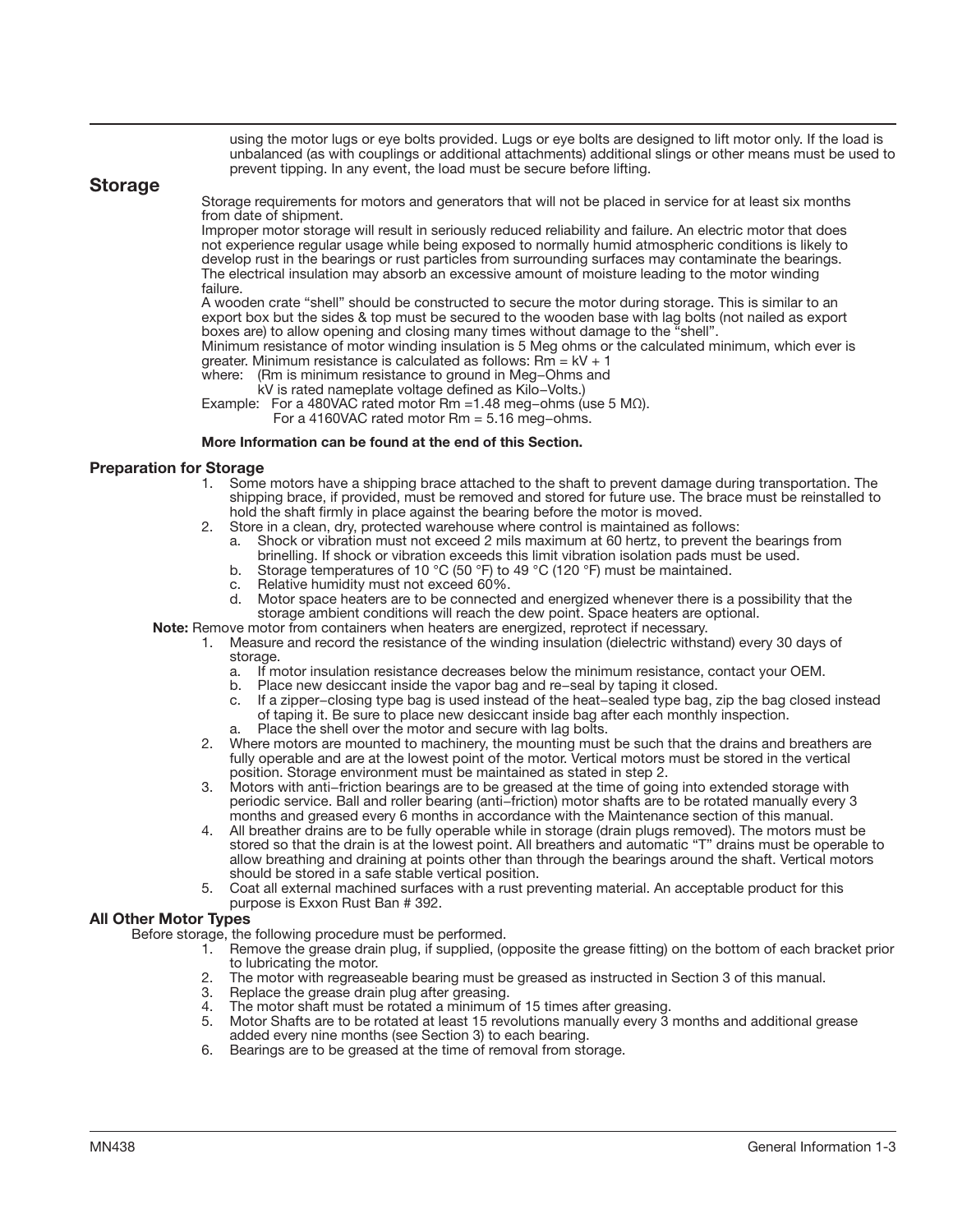# **Removal From Storage**<br>1. Remo

- 1. Remove all packing material.<br>2. Measure and record the elect
- Measure and record the electrical resistance of the winding insulation resistance meter at the time of removal from storage. The insulation resistance must not be less than 50% from the initial reading recorded when the motor was placed into storage. A decrease in resistance indicates moisture in the windings and necessitates electrical or mechanical drying before the motor can be placed into service. If resistance is low, contact your ABB District office.
- 3. Regrease the bearings as instructed in Section 3 of this manual.
- 4. Reinstall the original shipping brace if motor is to be moved. This will hold the shaft firmly against the bearing and prevent damage during movement.

# EMC Compliance Statement for European Union

The motors described in this instruction manual are designed to comply 2004/108/EC . These motors are commercial in design and not intended for residential use. When used with converters, please consult converter manufacturers literature regarding recommendations on cable types, cable shielding, cable shielding termination, connection recommendations and any filters which may be recommended for EMC compliance. For additional information, consult ABB manual MN1383.

# Insulation Resistance Measurement

The motors insulation system must be kept in good condition to achieve proper motor life. A clean and dry insulation system maintained within the thermal limitations according to the insulation class will provide proper motor life. When motors are being used in harsh environments, moisture and contamination are being introduced into the motor winding, maintenance must be routinely performed to keep the inside of the motor clean and dry. Insulation resistance measurement evaluates the condition of the electrical insulation. Periodic measurements should be taken and test results should be kept to analyze trends to especially determine if a significant decrease in the insulation resistance has occurred. Testing should be performed according to the latest revision of IEEE 43. This document provides detailed guidelines for performing the test and how to analyze the results.

# IEEE 43 Recommended Practice for Testing Insulation Resistance of Rotating Machinery.

The insulation resistance measurement is performed by applying a DC voltage to the stator winding and measuring the resistance between the winding and ground. The test guidelines are:

| <b>Rated Motor Voltage</b> | <b>Recommended DC Test Voltage</b> |
|----------------------------|------------------------------------|
| < 1000                     | 500                                |
| $1001 - 2500$              | $500 - 1000$                       |

For insulation in good condition and in a dry state, the insulation resistance will be essentially the same for a test voltage of 500 VDC or 1000 VDC. A significant decrease in the insulation resistance when an increased voltage is applied may be an indication of insulation problems.

The measured insulation resistance of a motor winding will normally increase the longer the DC voltage is applied. The increase will usually be rapid when the potential is first applied, and the readings gradually approach a fairly constant value as time elapses. The measured insulation resistance of a dry winding in good condition may continue to increase for hours with constant test potential continuously applied; however, a fairly steady value is usually reached in 10 to 15 minutes. If the winding is wet or dirty, the steady value will usually be reached in one or two minutes after the test potential is applied. The slope of the curve is an indication of insulation condition. The polarization index is the ratio of the 10 minute resistance value to the 1 minute resistance value.

The polarization index is indicative of the slope of the characteristic curve (resistance on the y axis versus time on the x axis using a y – log and x- log scale). The polarization index may be useful in the appraisal of the winding for dryness and for fitness for over-potential test. The 1 minute insulation resistance is useful for evaluating insulation condition where comparisons are to be made with earlier and later data, similarly obtained.

Insulation resistance measurements are affected by several factors including surface condition, moisture, temperature, magnitude of test direct potential, duration of the application of test direct potential and residual charge in the winding.

Insulation resistance of a winding is not directly related to its dielectric strength. It is impossible to specify the value of insulation resistance at which a winding will fail electrically.

If the polarization index is reduced because of dirt or excessive moisture, it can be brought up to proper value by cleaning and drying to remove moisture.

The IEEE recommended minimum value of polarization index for Class B, F and H motors is 2.0.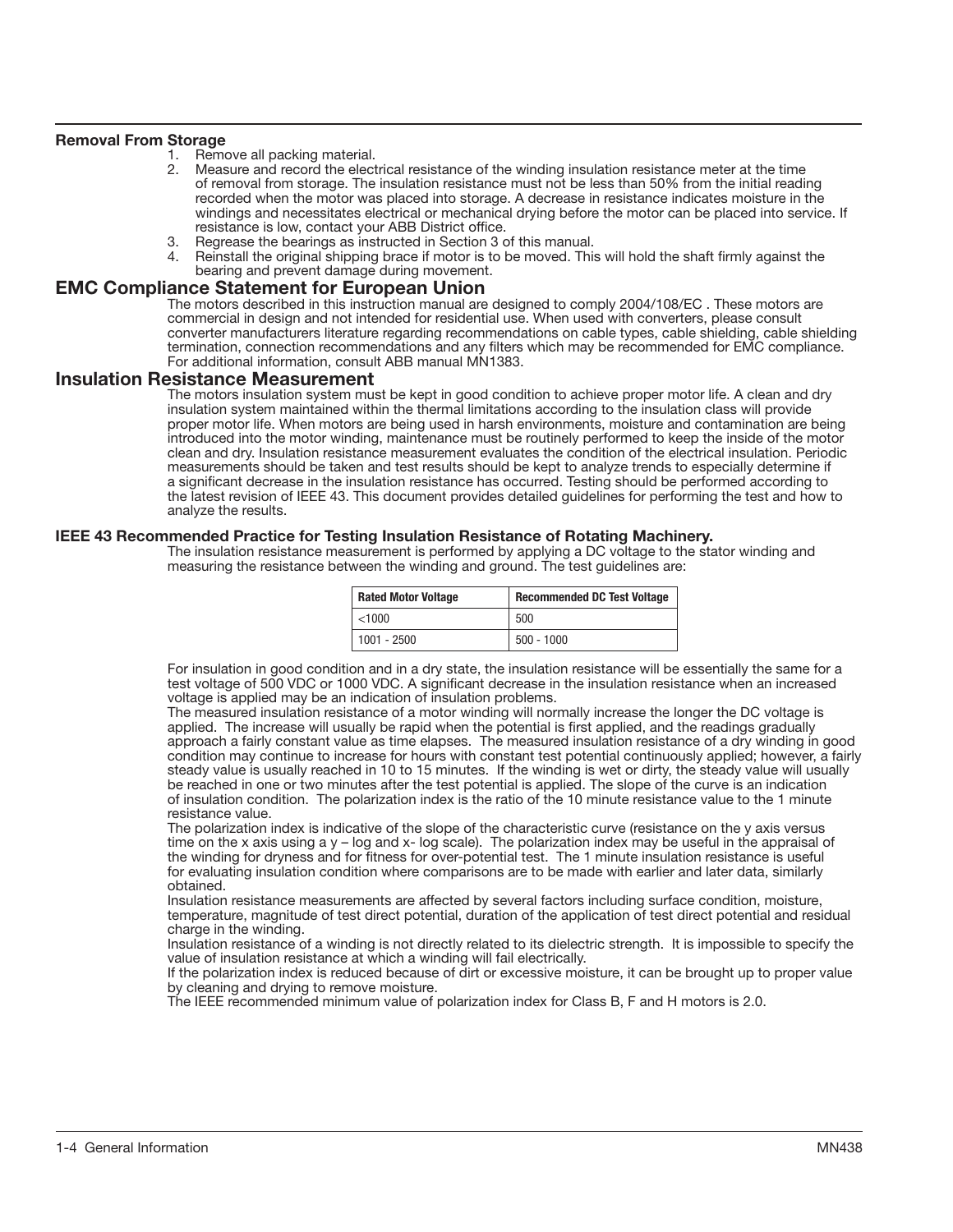# Polarization Index Test Procedure

- 1. Discharge the winding by grounding the motor power leads.
- 2. It has been proven that the internal terminal block used for some of the NOV topdrive motors can have a significant negative impact on the insulation resistance. Therefore, it is recommended that the motor power leads be removed from the terminal block before performing the insulation resistance test. In any case, the readings must be taken in the same manner each time to be able to compare results.
- 3. The winding temperature must be known.
- Apply voltage to the winding without interruption for 10 minutes.
- Record the insulation resistance value after voltage has been applied for 1 minute and then at the 10 minute mark. Do not take a measurement at less than 1 minute.
- 5. Insulation test values should be corrected to a common base temperature of  $40^{\circ}$ C.

The correction may be made as follows:

 $R_c = K_T R_T$ 

where

- $R_c$  is insulation resistance (in megohms) corrected to 40 °C,
- $K<sub>r</sub>$  is insulation resistance temperature coefficient at temperature  $T<sup>o</sup>C$
- $R_{\tau}^{'}$  is measured insulation resistance (in megohms) at temperature T°C.

For winding temperatures below the dew point, it is difficult to predict the effect of moisture condensation on the surface, therefore an attempt to correct to 40 °C for trend analysis would introduce an unacceptable error. In such cases, it is recommended that the history of the machine tested under similar conditions be the predominant factor in determining suitability for return to service. However, since moisture contamination normally reduces the insulation resistance and/or polarization index readings, it is possible to correct to 40 °C for comparison against the acceptance criteria.

K<sub>r</sub> can also be approximated for insulation resistance halving for a 10  $^{\circ}$ C rise in winding temperature by the following:

 $K_T = (0.5)^{(40-T)/10}$ 

For example, if the winding temperature at test time was 35°C and the insulation was such that the resistance halved for every 10 °C, then the KT for correction to 40 °C would be derived as follows:<br>  $K_T = (0.5)^{(40-T)/10} = (0.5)^{5/10} = (0.5)^{1/2} = 0.707$ 

- The polarization index is the 10 minute reading divided by the 1 minute reading.
- 6. The polarization index is the 10 minute reading divided 7. Discharge the power leads at the conclusion of the test.

#### Procedure for the Examination and Routine Maintenance of the Motor

- 1. Inspect the motor at regular intervals, approximately every 500 hours of operation or every 3 months. If the environment is abnormally harsh with a potential for excessive contamination, the interval period may need to be less. Keep the motor clean and the ventilation openings clear. If the motor is not properly ventilated, overheating can occur and cause early motor failure.
- 2. Examine exterior of motor for defects, cracks, contamination and any other condition that is different from the condition of the motor as originally shipped. Pay particular attention to grease fittings, grease drains, end rings, and condensate drain holes. Record findings and take pictures.
- 3. Access motor leads and perform 500 VDC dielectric withstand test (insulation test).
- Record readings at 1 minute and 10 minutes to calculate polarization index.
- 4. Analyze the insulation resistance readings to determine if the motor needs to be removed from service for maintenance. It is recommended to remove the motor from service and perform maintenance on the motor if the 1 minute reading is less than 5 M $\Omega$  when corrected to 40 °C or if the polarization index is less than 2.0 or if there is a significant decrease in the values when compared to previous tests.
- 5. If the motor is removed from service for maintenance, measure the shaft extension for total indicator run out and record any damage to the shaft taper that may exist before disassembly of the motor. Record measurements. Take pictures if necessary.
- 6. Once the motor is disassembled, thoroughly examine all parts of the motor for obvious defects or damage. Examine bearings, bearing cavities, shaft bearing journals, seals, bracket drain holes, stator winding, rotor, shaft, motor leads, terminal strip, and stator core. Measure shaft bearing journals and bracket bearing cavities and record measurements. Compare to part drawings. Examine grease for contamination. Record findings and take pictures.
- 7. If the winding and/or core are contaminated, pressure cleaning may be required.
- Visual inspection and the insulation resistance test results will help determine if cleaning is required. 8. If the insulation resistance is low but a visual inspection does not reveal heavy contamination, moisture may be the problem. The stator core and winding may be dried in an oven at 250 °F - 275 °F for seven hours.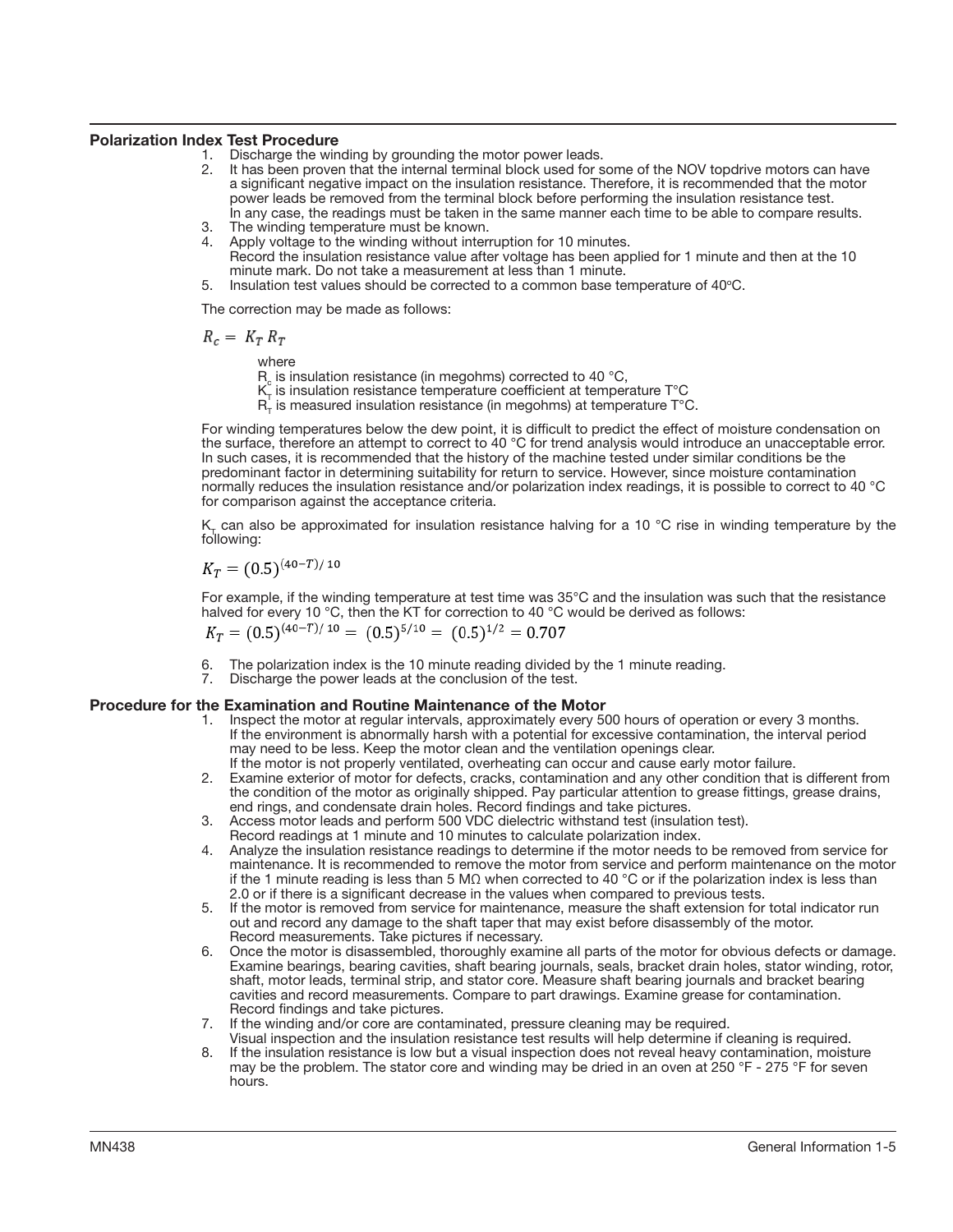9. When the stator is cleaned and dried, perform a thorough visual examination for cracks in the varnish and any possible scratches and nicks on wires. If the examination reveals any cracks, nicks or scratches, adding an overcoat of a thin varnish for repair is acceptable.

# CAUTION: Excessive varnish build can cause motor overheating.

- 10. Perform an insulation resistance test on the cleaned, dried, and repaired stator to obtain the 1 minute and 10 minute values to validate the repairs. Record the values for future comparison with values obtained in the field.
- 11. Since the motor has been disassembled, the bearings and all seals should be replaced at this time. The brackets and bearing caps should be washed to remove all grease and contamination.

# Equipment Marking for IEC Certified Product

IEC certified products have special markings that identify the protection concept and environment requirements. An example is shown in Figure 1-1.

# Figure 1-1 IEC Certified Product Markings



#### Specific Conditions of Use:

If the motor certificate number is followed by the symbol "X", this indicates that the motor has specific conditions of use which are indicated on the certificate. It is necessary to review the product certification certificate in conjunction with this instruction manual.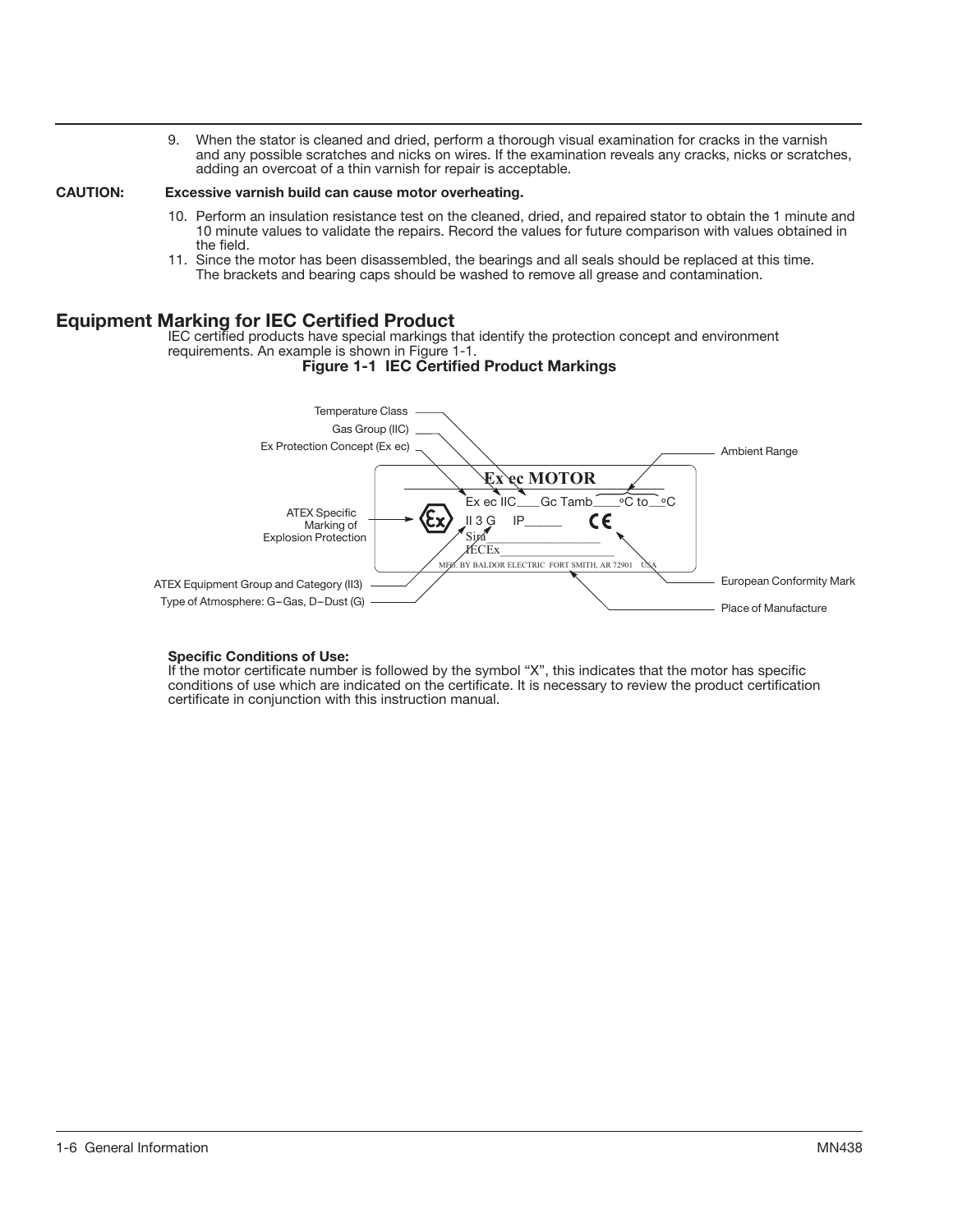# Section 2 Installation & Operation

# **Overview**

Installation should conform to the National Electrical Code as well as local codes and practices. When other devices are coupled to the motor shaft, be sure to install protective devices to prevent future accidents. Some protective devices include, coupling, belt guard, chain guard, shaft covers etc. These protect against accidental contact with moving parts. Machinery that is accessible to personnel should provide further protection in the form of guard rails, screening, warning signs etc.

RPM AC motors are high performance motors specifically designed for use with adjustable frequency controllers. The basic design includes Class H insulation, 1.0 service factor, 40°C ambient, continuous duty. Standard enclosures are totally enclosed blower cooled, totally enclosed fan−cooled, totally enclosed nonventilated, totally enclosed air over piggy back and drip−proof force ventilated. Many modifications, and accessories are available. Motors are available as both induction and permanent magnet construction. RPM AC motors are equipped with metric hardware.

It is important that motors be installed in locations that are compatible with motor enclosure and ambient conditions. Improper selection of the motor enclosure and ambient conditions can lead to reduced operating life of the motor.

Proper ventilation for the motor must be provided. Obstructed airflow can lead to reduction of motor life.

# **Mechanical Installation**<br>WARNING: L400 must be s

L400 must be supported by the feet and not by the D–Flange alone. Failure to observe these precautions can result in bodily injury and equipment damage.

Caution: Do not lift the motor and its driven load by the motor lifting hardware. The motor lifting hardware is adequate for lifting only the motor. Disconnect the load (gears, pumps, compressors, or other driven equipment) from the motor shaft before lifting the motor.

Caution: If eye bolts are used for lifting a motor, be sure they are securely tightened. The lifting direction should not exceed a 20° angle from the shank of the eye bolt or lifting lug. Excessive lifting angles can cause damage. Caution: RPM AC permanent magnet motors with an open enclosure, such as DP−FV (IP23/IC06), should not be used where ferrous dust or particles may may be present. Totally enclosed permanent magnet motors are recommended for these applications.

- After storage or after unpacking and inspection to see that all parts are in good condition, do the following:
- 1. Rotate the motor shaft by hand to be sure there are no obstructions to free rotation.
- 2. A motor that has been in storage for some time should be tested for moisture (dielectric withstand insulation test) and relubricated (regreaseable type) prior to being put into service.
- 3. A motor with roller bearings is shipped with a shaft block. After removing the shaft block, be sure to replace any bolts used to hold the shaft block in place during shipment that are required in service.

| <b>NEMA</b><br>Frame | Hole Dia.<br>(Inch) | "Bolt Size<br>& Thread" | Torque Ib-ft for Bolt<br>Grade |              | <b>IEC Frame</b> | Hole Dia.<br>(mm) | "Bolt Size<br>& Thread" | "Torque NM for Bolt Grade" |            |
|----------------------|---------------------|-------------------------|--------------------------------|--------------|------------------|-------------------|-------------------------|----------------------------|------------|
|                      |                     |                         | SAE 5                          | <b>SAE 8</b> |                  |                   |                         | <b>SAE 8.8</b>             | "SAE 12.9" |
| L400                 | .06                 | $7/8 - 9$               | 434-486                        | 616-689      | <b>DL250</b>     | 24                | $M22 - 2.5$             | 658                        | 934        |

# Table 2-1 Tightening Torque

# Mounting Location

All RPM AC motors are designed to be mounted by the "Mounting Feet".

Use appropriate hardware (not furnished).

The motor should be installed in a location compatible with the motor enclosure and specific ambient. Allow adequate air flow clearance between the motor and any obstruction. Locate the machine where the ambient temperature does not exceed 104°F (40°C) unless otherwise marked on the nameplate and where clean air has free access to ventilating intake and outlet openings. Except for machines with a suitable protective enclosure (IC06), the location should be clean and dry.

Note: The cooling system on (Non−Finned) frame RPM AC drip proof guarded force ventilated requires clean air to be forced through ducts which are integral to the frame. It is important that these air passages be kept clean and that sufficient clearance be provided on the blower motor air inlets and outlets for unrestricted flow of air.

For Drip−Proof Force Ventilated Enclosures (IC06) sufficient clearance must be provided on all inlet and outlet openings to provide for unrestricted flow of air. Separately ventilated motors with exhaust to ambient (pipe−in only) must have at least 6 inches of clearance between the opening and adjacent walls or floor.

The motor must be securely installed to a rigid foundation or mounting surface to minimize vibration and maintain alignment between the motor and shaft load. Failure to provide a proper mounting surface may cause vibration, misalignment and bearing damage. All hold down bolts must be the correct grade for the type of mounting and must be torqued to their recommended value.

Foundation caps and sole plates are designed to act as spacers for the equipment they support. If these devices are used, be sure that they are evenly supported by the foundation or mounting surface.

When installation is complete and accurate alignment of the motor and load is accomplished, the base should be grouted to the foundation to maintain this alignment.

The standard motor base is designed for horizontal or vertical mounting. Adjustable or sliding rails are designed for horizontal mounting only. Consult your ABB District Office for further information.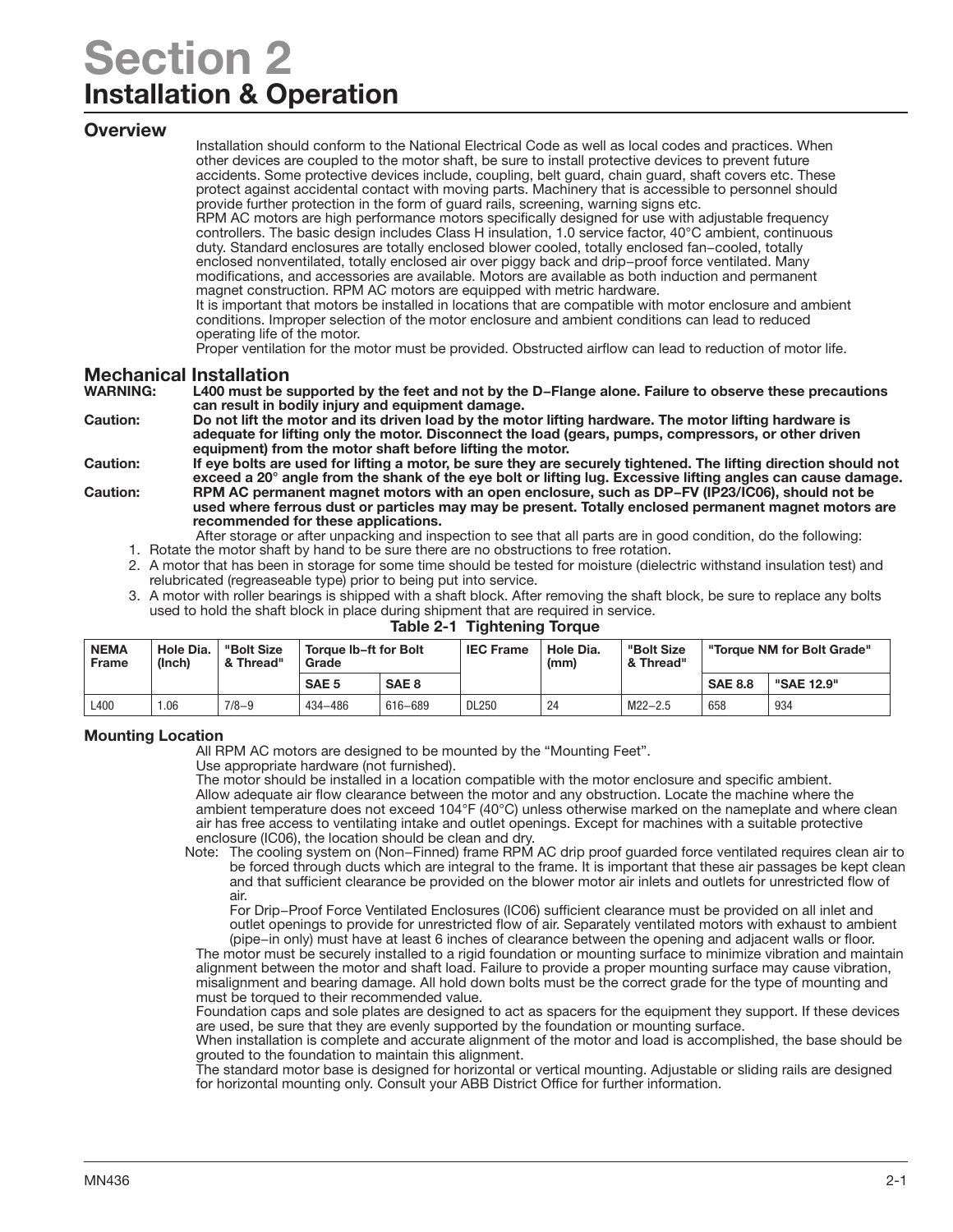|                                | <b>Coupled Drive</b><br>Standard RPM AC Motors will operate successfully mounted on the floor, wall or ceiling, and with the                                                                                                                                                                                                                                |
|--------------------------------|-------------------------------------------------------------------------------------------------------------------------------------------------------------------------------------------------------------------------------------------------------------------------------------------------------------------------------------------------------------|
|                                | shaft at any angle from horizontal to vertical. Special mountings may have duty or thrust demands that<br>may require a different bearing system.                                                                                                                                                                                                           |
| <b>Alignment</b>               | Accurate alignment of the motor with the driven equipment is extremely important.                                                                                                                                                                                                                                                                           |
|                                | 1. Direct Coupling                                                                                                                                                                                                                                                                                                                                          |
|                                | For direct drive, use flexible couplings if possible. Consult the drive or equipment manufacturer for more<br>information. Mechanical vibration and roughness during operation may indicate poor alignment. Use dial<br>indicators to check alignment. The space between coupling hubs should be maintained as recommended by<br>the coupling manufacturer. |
|                                | Note: Roller bearing motors are not suitable for coupled duty applications.<br>2. End-Play Adjustment                                                                                                                                                                                                                                                       |
|                                | The axial position of the motor frame with respect to its load is also extremely important. The motor bearings<br>are not designed for excessive external axial thrust loads. Improper adjustment will cause failure.                                                                                                                                       |
| <b>Doweling &amp; Bolting</b>  |                                                                                                                                                                                                                                                                                                                                                             |
|                                | After proper alignment is verified, dowel pins should be inserted through the motor feet into the foundation. This<br>will maintain the correct motor position should motor removal be required. (Baldor-Reliance motors are designed<br>for doweling.)                                                                                                     |
|                                | Drill dowel holes in diagonally opposite motor feet in the locations provided.<br>1.<br>Drill corresponding holes in the foundation.<br>2.                                                                                                                                                                                                                  |
|                                | 3.<br>Ream all holes.<br>Install proper fitting dowels.<br>4.                                                                                                                                                                                                                                                                                               |
|                                | Mounting bolts must be carefully tightened to prevent changes in alignment.<br>5.                                                                                                                                                                                                                                                                           |
|                                | Use a flat washer and lock washer under each nut or bolt head to hold the motor feet secure.                                                                                                                                                                                                                                                                |
| <b>WARNING:</b>                | Flanged nuts or bolts may be used as an alternative to washers.<br>Guards must be installed for rotating parts such as couplings, pulleys, external fans, and unused shaft                                                                                                                                                                                  |
|                                | extensions, should be permanently guarded to prevent accidental contact by personnel. Accidental<br>contact with body parts or clothing can cause serious or fatal injury.                                                                                                                                                                                  |
| Guarding                       | Guards must be installed for rotating parts such as couplings, pulleys, external fans, and unused shaft                                                                                                                                                                                                                                                     |
|                                | extensions. This is particularly important where the parts have surface irregularities such as keys, key                                                                                                                                                                                                                                                    |
|                                | ways or set screws. Some satisfactory methods of guarding are:<br>1. Covering the machine and associated rotating parts with structural or decorative parts of the driven                                                                                                                                                                                   |
|                                | equipment.                                                                                                                                                                                                                                                                                                                                                  |
|                                | 2. Providing covers for the rotating parts. Covers should be sufficiently rigid to maintain adequate guarding<br>during normal service.                                                                                                                                                                                                                     |
| <b>Electrical Installation</b> |                                                                                                                                                                                                                                                                                                                                                             |
|                                | <b>Bypass Mode</b>                                                                                                                                                                                                                                                                                                                                          |
|                                | All RPM AC motors are inverter duty motors using optimum pole design. They are not intended to be used<br>in bypass mode (across the line). Consult your ABB District Office to determine suitability of motor for<br>specific applications in bypass mode. Permanent magnet motors cannot be run in bypass mode.                                           |
| <b>WARNING:</b>                | Do not touch electrical connections before you first ensure that power has been disconnected. Electrical                                                                                                                                                                                                                                                    |
|                                | shock can cause serious or fatal injury. Only qualified personnel should attempt the installation, operation                                                                                                                                                                                                                                                |
| <b>WARNING:</b>                | and maintenance of this equipment.<br>The Adjustable Speed Controller may apply hazardous voltages to the motor leads after power to the                                                                                                                                                                                                                    |
|                                | controller has been turned off. Verify that the controller is incapable of delivering hazardous voltages and                                                                                                                                                                                                                                                |
|                                | that the voltage at the motor leads is zero before proceeding. Failure to observe this precaution may result                                                                                                                                                                                                                                                |
|                                | in severe bodily injury or death.                                                                                                                                                                                                                                                                                                                           |
| <b>Caution:</b>                | Use only a shielded motor power cable with a complete circumferential braided or copper film/tape ground<br>jacket around the power leads. This ground should be secured to the motor frame from within the motor                                                                                                                                           |
|                                | terminal box and must return without interruption to the drive ground. In addition, if the motor and coupled                                                                                                                                                                                                                                                |
|                                | equipment are not on a single common metal base plate, it is important to equalize the equipment ground                                                                                                                                                                                                                                                     |
|                                | potentials by bonding the motor frame to the coupled equipment using a high frequency conductor such<br>as a braided strap.                                                                                                                                                                                                                                 |
|                                | Note: Main power leads for CE Marked Motors may be marked U, V, W – for standard configurations, please                                                                                                                                                                                                                                                     |
|                                | consult connection diagrams.                                                                                                                                                                                                                                                                                                                                |
|                                | <b>Single Voltage/Three Lead Motors</b>                                                                                                                                                                                                                                                                                                                     |
|                                | Connect leads marked U/T1, V/T2 and W/T3 to the appropriate control output terminals (refer to the<br>Controller Instruction Manual). See Figure 2-1.                                                                                                                                                                                                       |
|                                | Leads P1 & P2 are thermostat leads. They are to be connected in series with the holding coil of the motor                                                                                                                                                                                                                                                   |

controller, which uses a manual momentary start switch.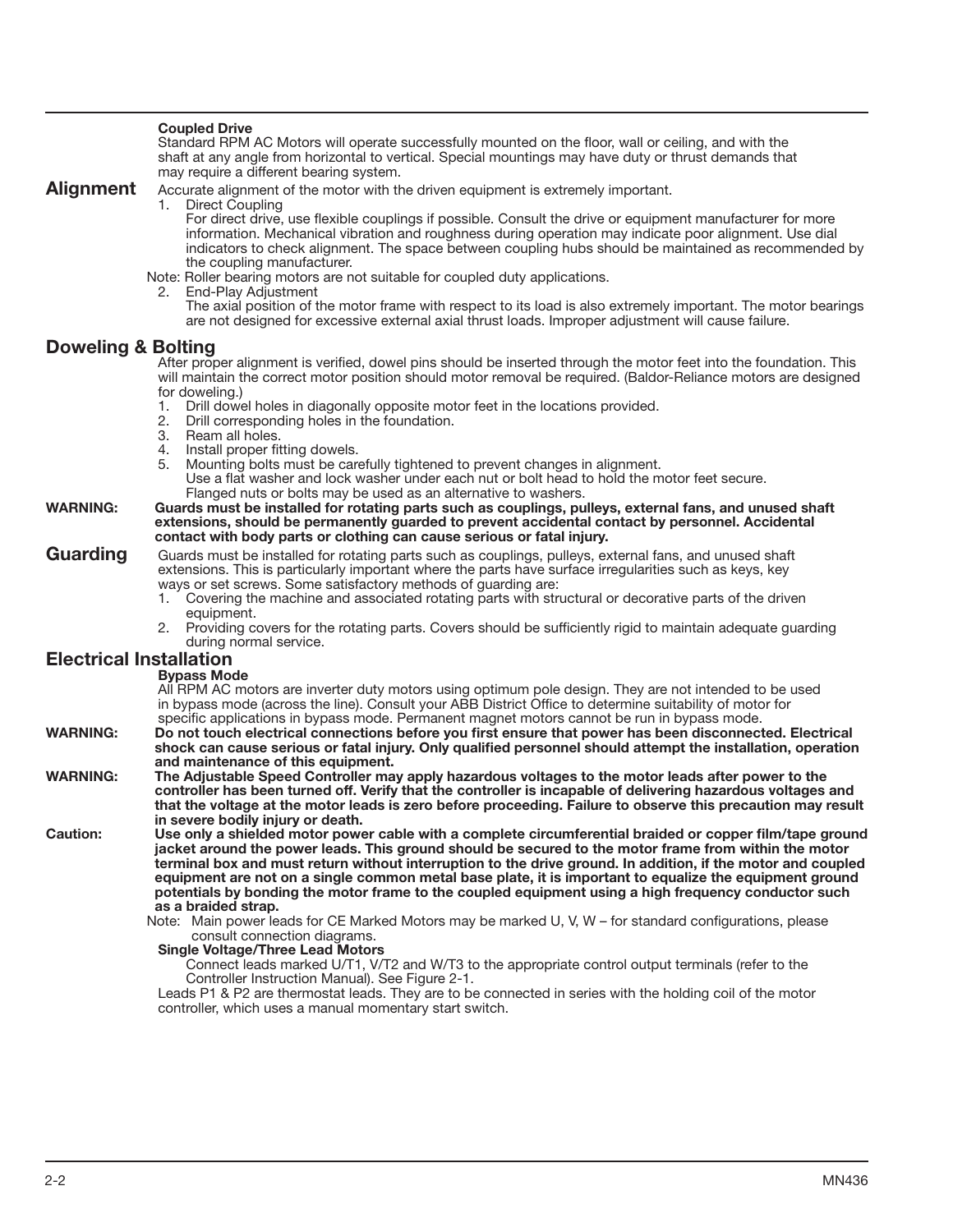

# Figure 2-1 Connection Diagram

# Thermostat Leads Connection

As a standard feature, RPM AC motors have three (3) normally closed thermostats (one per phase) connected in series, with leads P1 through P6 terminated in the main conduit box.

To protect against motor overheating, thermostats must be connected to the appropriate controller circuit (function loss). Failure to connect the thermostats will void the motor warranty. Follow the controller instruction manual for correct thermostat lead connections.

Grounding In Europe, the customer is responsible to ensure ground method conforms to IEC and applicable local codes. In the USA consult the National Electrical Code (NEC), Article 430 for information on grounding of motors and generators, and Article 250 for general information on grounding. In making the ground connection, the installer should make certain that there is a solid and permanent metallic connection between the ground point, the motor or generator terminal housing, and the motor or generator frame.

Motors with resilient cushion rings usually must be provided with a bonding conductor across the resilient member. Some motors are supplied with the bonding conductor on the concealed side of the cushion ring to protect the bond from damage. Motors with bonded cushion rings should usually be grounded at the time of installation in accordance with the above recommendations for making ground connections. When motors with bonded cushion rings are used in multimotor installations employing group fusing or group protection, the bonding of the cushion ring should be checked to determine that it is adequate for the rating of the branch circuit over current protective device being used.

There are applications where grounding the exterior parts of a motor or generator may result in greater hazard by increasing the possibility of a person in the area simultaneously contacting ground and some other nearby live electrical parts of other ungrounded electrical equipment. In portable equipment it is difficult to be sure that a positive ground connection is maintained as the equipment is moved, and providing a grounding conductor may lead to a false sense of security.

Select a motor starter and over current protection suitable for this motor and its application. Consult motor starter application data as well as the National Electric Code and/or other applicable local codes.

Caution: Use only a shielded motor power cable with a complete circumferential braided or copper film/tape ground jacket around the power leads. This ground should be secured to the motor frame from within the motor terminal box and must return without interruption to the drive ground. In addition, if the motor and coupled equipment are not on a single common metal base plate, it is important to equalize the equipment ground potentials by bonding the motor frame to the coupled equipment using a high frequency conductor such as a braided strap.

Due to the high switching frequencies of inverter controls, the ground connection/path must be low impedance, not only low resistance. The NEC grounding instructions are intended to protect from low frequency, high current considerations and are not adequate for grounding of high frequency circuits.

RPM AC induction motors are designed to operate with a high frequency adjustable speed drive. To avoid damage to the motor and driven equipment due to bearing currents, the motor must be grounded and bonded properly. A low impedance ground conductor should be used to ground all RPM AC motors.

Failure to ground the motor properly for high frequency transients (1MHz to 10MHz) may result in electric discharge damage to the motor bearings and/or the driven equipment.

The drive manufacturer should specify a shielded motor power cable that includes a complete circumferential braided or copper film/tape ground. This ground should be secured to the motor frame from within the motor terminal box and must return without interruption to the drive ground. In addition, if the motor and coupled equipment are not on a single common metal base plate, it is important to equalize the equipment ground potentials by bonding the motor frame to the coupled equipment using a high frequency conductor such as a braided strap.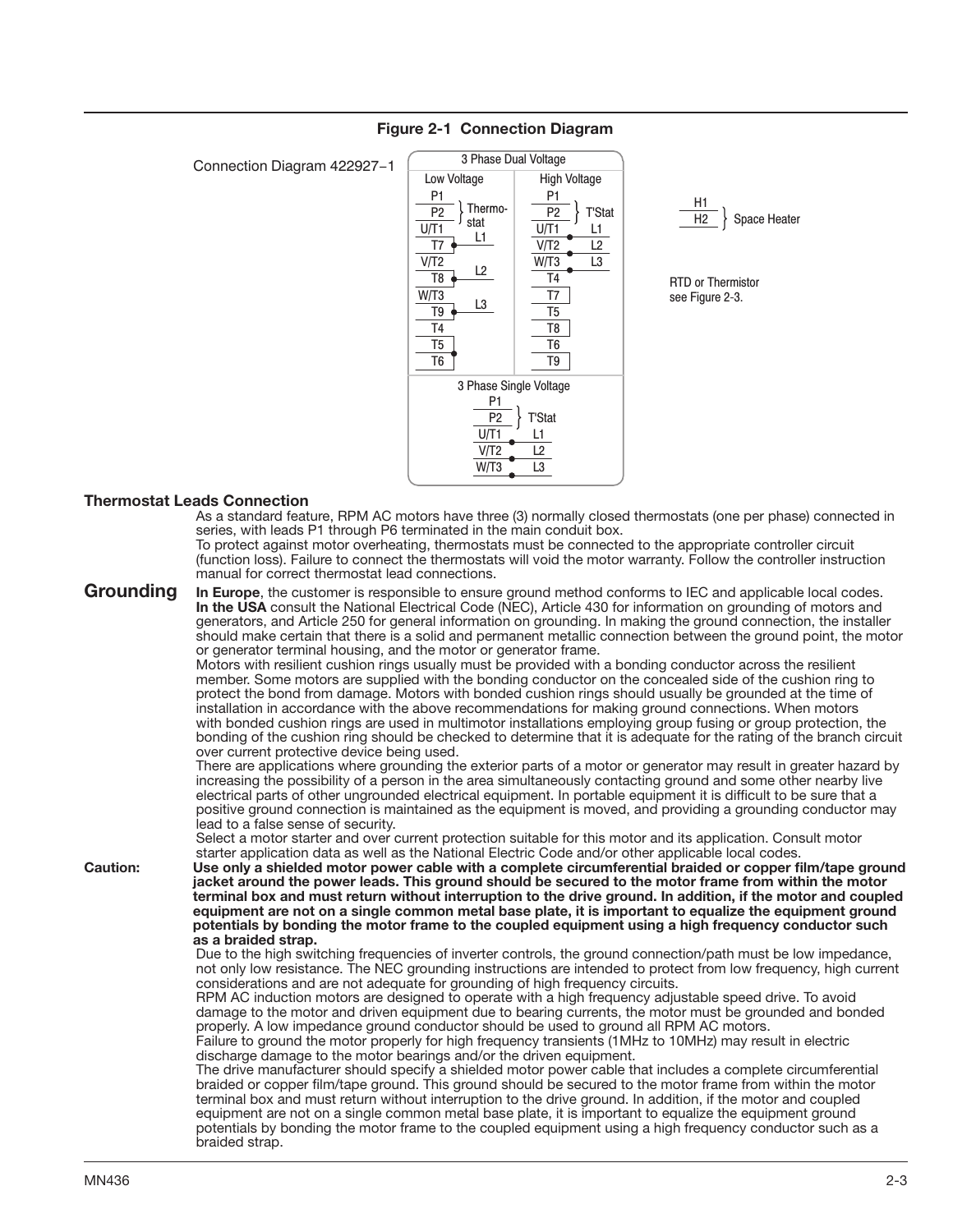#### Shipping Blocks Motors supplied with roller bearings at the drive end are shipped with wooden blocking to prevent axial movement of the shaft during shipment. Remove the blocking and bolts securing it and discard. Make sure motor shafts turn freely. If motor is to be reshipped, blocking of bearing is required. Encoder Connections Due to the wide variety of brands and types of feedback devices provided for RPM AC motors, please consult the encoder installation and instruction diagrams provided with the device. Caution: Use of these radial load capacities requires the accurate calculation of the radial load. Radial loads for gears, sprockets, and flywheel are usually accurately determined but the radial loads due to V−belt drives are subject to miscalculations because they do not include all of the pre−tension load (belt tightening). The calculations of the radial load for a V−belt drive must include the pre−tension for transmitting the horsepower, pretension for centrifugal force on the belts, pre−tension for high start torques, rapid acceleration or deceleration, pre−tension for drives with short act−of−contact between the V−belt and sheave, and low coefficient of friction between belt and sheave caused by moisture, oil or dust. Over tension of the V−Belts may result in damage to the motor or driven equipment. Unless otherwise indicated, V−belt load must not exceed values given in Table 2−2.

#### Table 2-2 Radial load Capacities at the end of the shaft in lb (N) - Minimum 10,000 Hrs Bearing L-10 life - No axial load.

| <b>Frame</b> | Radial Load Capacities at the End of the Shaft in Ib(N) |                 |                 |                |  |  |  |  |
|--------------|---------------------------------------------------------|-----------------|-----------------|----------------|--|--|--|--|
| L400         | <b>2500 RPM</b>                                         | <b>1750 RPM</b> | <b>1150 RPM</b> | <b>850 RPM</b> |  |  |  |  |
| Lb           | 8900                                                    | 9900            | 11250           | 12350          |  |  |  |  |
| N            | 39587                                                   | 44035           | 50040           | 54933          |  |  |  |  |

Data for motors with roller bearings at the drive end (back end). Motors with ball bearings at the drive end are for coupled duty only.

# Table 2-3 Axial Thrust Capacities in lb (N) - Minimum 10,000 Hrs Bearing L-10 life - No external overhung load.

| Frame | <b>Horizontal Mounting</b> |         |         | Vertical Mounting Thrust Down |         |         |         | Vertical Mounting Thrust Up |         |         |                |        |
|-------|----------------------------|---------|---------|-------------------------------|---------|---------|---------|-----------------------------|---------|---------|----------------|--------|
| L400  | 2500RPM                    | 1750RPM | 1150RPM | 850RPM                        | 2500RPM | '750RPM | 1150RPM | 850RPM                      | 2500RPM | 1750RPM | <b>'150RPM</b> | 850RPM |
| Lb    | 5900                       | 6650    | 7600    | 8300                          | 5300    | 6000    | 7000    | 7700                        | 7050    | 7750    | 8700           | 9400   |
|       | 26243                      | 29579   | 33805   | 36918                         | 23574   | 26688   | 31136   | 34250                       | 31358   | 34472   | 38698          | 41811  |

# Optional Accessories

# Figure 2-2 Accessory Connections

| <b>HEATERS</b>                                        | One heater is installed in the drive end of motor. |
|-------------------------------------------------------|----------------------------------------------------|
| $H1 \longrightarrow \wedge \wedge \longrightarrow H2$ | Leads for heater are labeled H1 & H2.              |
| $H1 \longrightarrow M \longrightarrow H2$             |                                                    |

WARNING: Incorrect motor rotation direction can cause serious or fatal injury or equipment damage. Be sure to verify motor rotation direction before coupling the load to the motor shaft.

WARNING: Guards must be installed for rotating parts such as couplings, pulleys, external fans, and unused shaft extensions, should be permanently guarded to prevent accidental contact by personnel. Accidental contact with body parts or clothing can cause serious or fatal injury.

Caution: Do not operate motors with a roller bearing unless a radial load is applied so that damage to the roller bearing does not occur.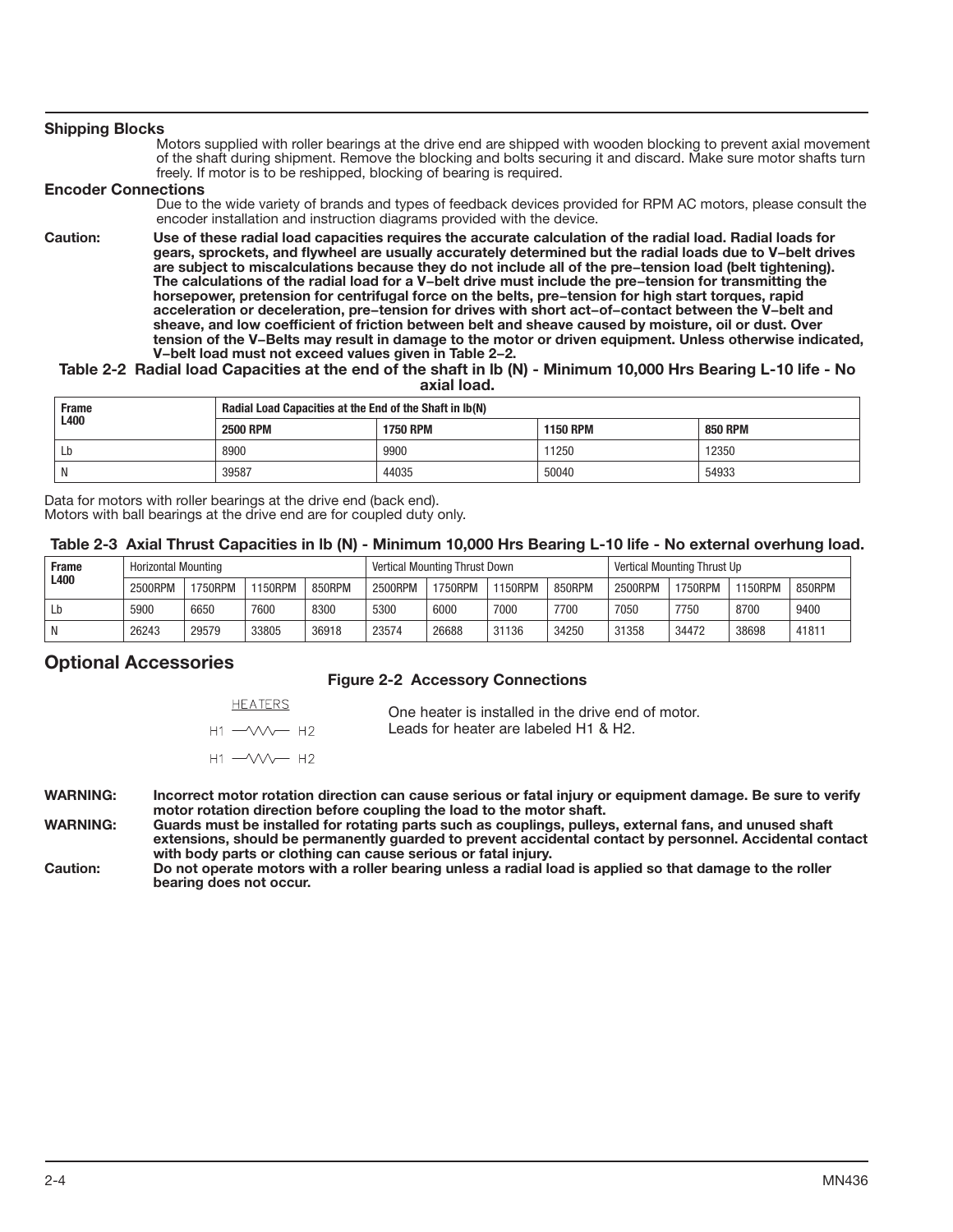# Optional Accessories

# Figure 2-3 Accessory Connections

| <b>HEATERS</b><br>$H1 - WW - H2$<br>н1 — VVV — н2                                                                                                                                                               | Space heaters are generally not required as the ACS880+5350 Cooling Tower Drive<br>has a trickle current heating feature. For extreme applications that require<br>space heaters, one heater is installed in each end of motor. Leads for each<br>heater are labeled H1 & H2. (Like numbers should be tied together).<br>Heaters should be connected such that they are not energized when motor is operating                                                                                                                                                                                                                                                                                                                                                                                                                                                                                                                                                                                                                                                                                                                                                                                                                                                                                                                                                                                                                                                                                                                                                                                                                                                                                                                                                                                                                                                                                                                                                                                                                                                                                                                                                                                                                                                                                                                                                                                                                                                                                                                                                                                                                                                                                                                                                                                                                                                                                                                                                                                                                                                      |
|-----------------------------------------------------------------------------------------------------------------------------------------------------------------------------------------------------------------|--------------------------------------------------------------------------------------------------------------------------------------------------------------------------------------------------------------------------------------------------------------------------------------------------------------------------------------------------------------------------------------------------------------------------------------------------------------------------------------------------------------------------------------------------------------------------------------------------------------------------------------------------------------------------------------------------------------------------------------------------------------------------------------------------------------------------------------------------------------------------------------------------------------------------------------------------------------------------------------------------------------------------------------------------------------------------------------------------------------------------------------------------------------------------------------------------------------------------------------------------------------------------------------------------------------------------------------------------------------------------------------------------------------------------------------------------------------------------------------------------------------------------------------------------------------------------------------------------------------------------------------------------------------------------------------------------------------------------------------------------------------------------------------------------------------------------------------------------------------------------------------------------------------------------------------------------------------------------------------------------------------------------------------------------------------------------------------------------------------------------------------------------------------------------------------------------------------------------------------------------------------------------------------------------------------------------------------------------------------------------------------------------------------------------------------------------------------------------------------------------------------------------------------------------------------------------------------------------------------------------------------------------------------------------------------------------------------------------------------------------------------------------------------------------------------------------------------------------------------------------------------------------------------------------------------------------------------------------------------------------------------------------------------------------------------------|
| <b>THERMISTORS</b><br>T <sub>2</sub><br>T1.                                                                                                                                                                     | Three thermistors are installed in windings.<br>Leads are labeled TD1 $-$ TD6 for shutdown and TD7 $-$ TD12 for warning.                                                                                                                                                                                                                                                                                                                                                                                                                                                                                                                                                                                                                                                                                                                                                                                                                                                                                                                                                                                                                                                                                                                                                                                                                                                                                                                                                                                                                                                                                                                                                                                                                                                                                                                                                                                                                                                                                                                                                                                                                                                                                                                                                                                                                                                                                                                                                                                                                                                                                                                                                                                                                                                                                                                                                                                                                                                                                                                                           |
| <b>WINDING RTDS</b><br><b>RED</b><br>WHITE                                                                                                                                                                      | <b>RTD CONNECTIONS</b><br>One Per Phase<br>Phase1 Phase2<br>Phase3<br>Leads<br>Red (or Marked)<br>1TD1<br>2TD1<br>3TD1<br>White<br>1TD <sub>2</sub><br>2TD <sub>2</sub><br>3TD <sub>2</sub><br>2TD3<br>3TD3<br>White<br>1TD3                                                                                                                                                                                                                                                                                                                                                                                                                                                                                                                                                                                                                                                                                                                                                                                                                                                                                                                                                                                                                                                                                                                                                                                                                                                                                                                                                                                                                                                                                                                                                                                                                                                                                                                                                                                                                                                                                                                                                                                                                                                                                                                                                                                                                                                                                                                                                                                                                                                                                                                                                                                                                                                                                                                                                                                                                                       |
|                                                                                                                                                                                                                 | Two Per Phase<br>Phase2<br>Phase3<br>Phase1<br>#1<br>Leads<br>#2<br>#3<br>#4<br>#5<br>#6<br>4TD1<br>5TD1<br>1TD1<br>2TD1<br>3TD1<br>6TD1<br>Red (or Marked)<br>3TD <sub>2</sub><br>5TD <sub>2</sub><br>1TD <sub>2</sub><br>2TD <sub>2</sub><br>4TD <sub>2</sub><br>6TD <sub>2</sub><br>White<br>3TD3<br>5TD3<br>1TD3<br>2TD3<br>4TD3<br>6TD3<br>White<br>418057-549                                                                                                                                                                                                                                                                                                                                                                                                                                                                                                                                                                                                                                                                                                                                                                                                                                                                                                                                                                                                                                                                                                                                                                                                                                                                                                                                                                                                                                                                                                                                                                                                                                                                                                                                                                                                                                                                                                                                                                                                                                                                                                                                                                                                                                                                                                                                                                                                                                                                                                                                                                                                                                                                                                |
| <b>BEARING RTD</b><br>WHITE <sup>11</sup><br><b>WHITE</b><br><b>RFD</b>                                                                                                                                         | * One bearing RTD is installed in Drive end plate (PUEP), leads are labeled RTDDE.<br>* One bearing RTD is installed in Opposite Drive end plate (FREP), leads labeled RTDODE.<br>* Note RTD may have 2 -Red/1 -White leads; or 2 -White/1-Red Lead.                                                                                                                                                                                                                                                                                                                                                                                                                                                                                                                                                                                                                                                                                                                                                                                                                                                                                                                                                                                                                                                                                                                                                                                                                                                                                                                                                                                                                                                                                                                                                                                                                                                                                                                                                                                                                                                                                                                                                                                                                                                                                                                                                                                                                                                                                                                                                                                                                                                                                                                                                                                                                                                                                                                                                                                                               |
| <b>First Time Start Up</b><br>1.<br>2.<br>shaft.<br>З.<br>4.<br>devices are securely in their places.<br>5.<br>6.<br>continuity.<br>7.<br>8.<br>9.<br>c. Restore power.<br>contact your Baldor District office. | Be sure that all power to motor and accessories is off.<br>Be sure the motor shaft is disconnected from the load and will not cause mechanical rotation of the motor<br>Remove all unused shaft keys and loose rotating parts to prevent them from flying off.<br>Verify the mechanical installation is secure. All bolts and nuts are tightened etc., covers and protective<br>If motor has been in storage or idle for some time, check winding insulation integrity.<br>Inspect all electrical connections for proper termination, clearance, mechanical strength and electrical<br>Be sure all shipping materials and braces (if used) are removed from motor shaft.<br>Manually rotate the motor shaft to ensure that it rotates freely.<br>Replace all panels and covers that were removed during installation.<br>10. Momentarily apply power and check the direction of rotation of the motor shaft. If motor rotation is wrong be<br>sure power is off and change the motor lead connections as follows:<br>RPM AC motors are designed to be capable of bi-directional shaft rotation. When voltages in an A-B-C<br>phase sequence are applied to leads U/T1, V/T2, W/T3 clockwise shaft rotation facing the opposite drive end<br>will result. If shaft rotation is incorrect, change the direction of rotation as follows:<br>a. Turn off and lockout all power to the motor and verify that the voltage at the motor leads is zero.<br>b. Reverse any two of three motor power leads.<br>11. Start the motor and ensure rotation is correct and operation is smooth without excessive vibration or noise. If<br>so, run the motor for 1 hour with no load connected.<br>12. Momentarily apply power and check the direction of air flow is in agreement with the "direction of air flow"<br>arrows mounted on the motor. If directional flow is incorrect be sure power is off and interchange power<br>leads to T1 and T2 or U1 and V1, Figure 2-2.<br>13. After 1 hour of operation, disconnect power and connect the load to the motor shaft. Verify all coupling<br>guards and protective devices are installed. Ensure motor is properly ventilated.<br>14. If motor is totally enclosed fan-cooled or non-ventilated it is recommended that condensation drain plugs, if<br>present, be removed. These are located in the lower portion of the end-shields. Totally enclosed fan-cooled<br>"XT" motors are normally equipped with automatic drains which may be left in place as received.<br>While operating the motor, observe the performance. It should run smoothly with little noise. The bearings should<br>not overheat and should reach a leveling off temperature. Any undue noise, overheating, or erratic performance<br>should be investigated and necessary corrective action taken immediately to prevent serious damage. Please<br>All RPM AC motors are lubricated before shipment and will operate for a long period before regreasing is<br>required. The period will vary depending on environmental and service conditions. |

Refer to Maintenance section.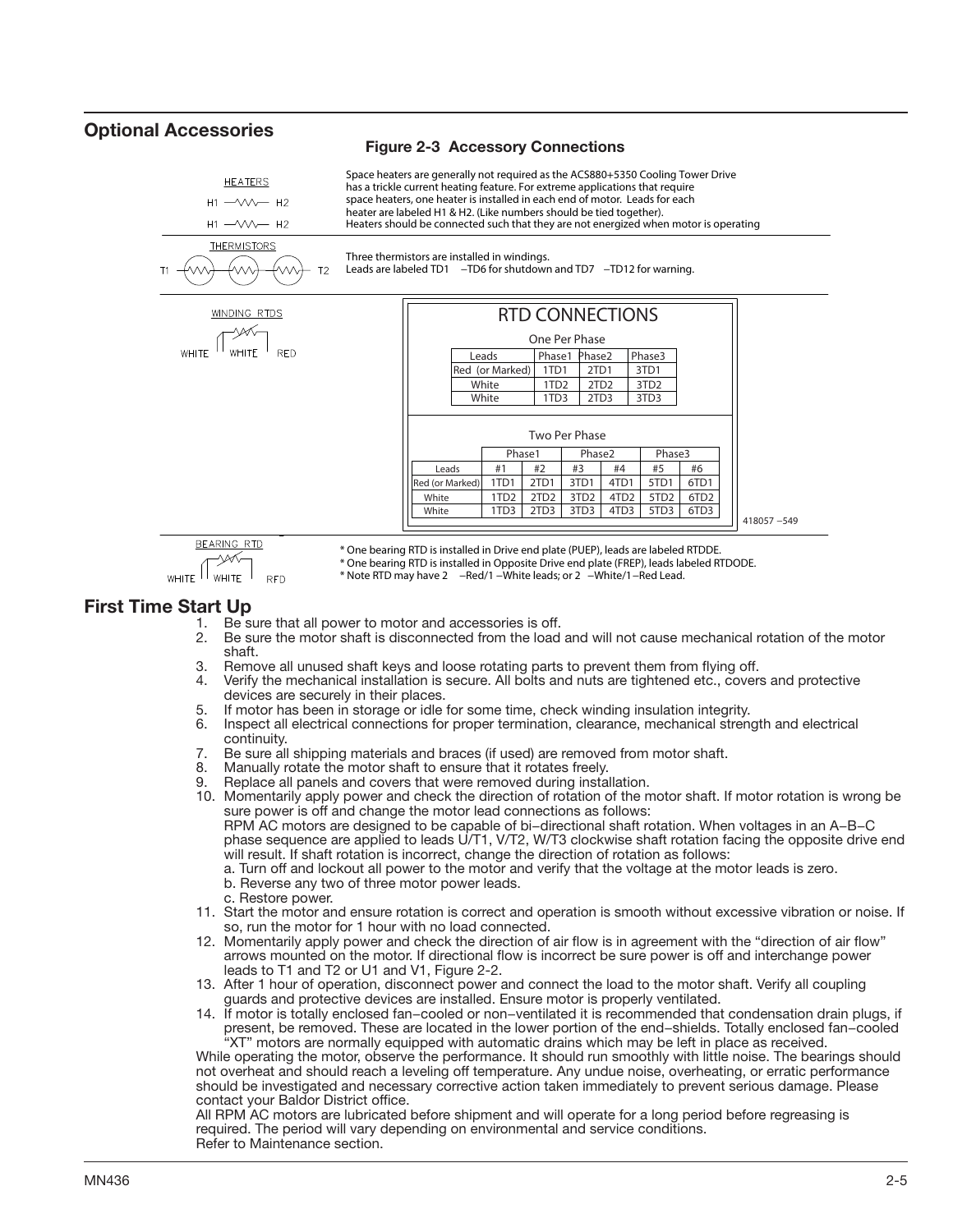# Air Flow Volume

Separately ventilated motors DPSV, TESV (IP23 IC17 and IP44-IC37) must have the following volume of air to adequately cool the motor unless the nameplate specifies a different value. Cooling air temperature must not exceed the maximum ambient temperature indicated on the nameplate (standard is 40°C). This data applies to all base speeds for frame sizes in Table 2−4.

Table 2-4 Air Flow

|                           | <b>Frame Size</b>                                                                                                                                                                                                                                                                                                                                                                                                                                                  | <b>DPSV OR TESV Data</b>      |                                                                                                                                                                                                                          |
|---------------------------|--------------------------------------------------------------------------------------------------------------------------------------------------------------------------------------------------------------------------------------------------------------------------------------------------------------------------------------------------------------------------------------------------------------------------------------------------------------------|-------------------------------|--------------------------------------------------------------------------------------------------------------------------------------------------------------------------------------------------------------------------|
|                           |                                                                                                                                                                                                                                                                                                                                                                                                                                                                    | Air Volume M3/sec             | Static Pressure psi (mm of water)                                                                                                                                                                                        |
|                           | L400 / DL250                                                                                                                                                                                                                                                                                                                                                                                                                                                       | 1100 (0.519)                  | 6.5(165.1)                                                                                                                                                                                                               |
| <b>WARNING:</b>           | and maintenance of this equipment.                                                                                                                                                                                                                                                                                                                                                                                                                                 |                               | Do not touch electrical connections before you first ensure that power has been disconnected. Electrical<br>shock can cause serious or fatal injury. Only qualified personnel should attempt the installation, operation |
| <b>WARNING:</b>           | to personnel accidentally coming into contact with hot surfaces. When installing, protection should be<br>provided by the user to protect against accidental contact with hot surfaces. Failure to observe this<br>precaution could result in bodily injury.                                                                                                                                                                                                       |                               | Surface temperatures of motor enclosures may reach temperatures which can cause discomfort or injury                                                                                                                     |
| <b>WARNING:</b>           |                                                                                                                                                                                                                                                                                                                                                                                                                                                                    |                               | Incorrect motor rotation direction can cause serious or fatal injury or equipment damage. Be sure to verify                                                                                                              |
| <b>WARNING:</b>           | motor rotation direction before coupling the load to the motor shaft.<br>Guards must be installed for rotating parts such as couplings, pulleys, external fans, and unused shaft<br>with body parts or clothing can cause serious or fatal injury.                                                                                                                                                                                                                 |                               | extensions, should be permanently guarded to prevent accidental contact by personnel. Accidental contact                                                                                                                 |
| <b>Caution:</b>           | Do not operate motors with a roller bearing unless a radial load is applied so that damage to the roller<br>bearing does not occur.                                                                                                                                                                                                                                                                                                                                |                               |                                                                                                                                                                                                                          |
| <b>Caution:</b>           | RPM AC permanent magnet motors with an open enclosure, such as DP-FV (IP23/IC06), should not be<br>recommended for these applications.                                                                                                                                                                                                                                                                                                                             |                               | used where ferrous dust or particles may may be present. Totally enclosed permanent magnet motors are                                                                                                                    |
| <b>Operation</b>          |                                                                                                                                                                                                                                                                                                                                                                                                                                                                    |                               |                                                                                                                                                                                                                          |
|                           | During operation observe the motors' performance. It should run smoothly with little noise. The bearings<br>performance should be investigated and corrective action taken immediately to prevent serious damage.<br>All RPM AC motors are lubricated before shipment and will operate for a long period before regreasing is<br>required. The period will vary depending on environmental and service conditions.<br>Refer to Maintenance section of this manual. |                               | should not overheat and should reach a normal operating temperature. Any undue noise, overheating, or erratic                                                                                                            |
| <b>Maximum Safe Speed</b> |                                                                                                                                                                                                                                                                                                                                                                                                                                                                    |                               |                                                                                                                                                                                                                          |
|                           | The maximum safe operating speed of the motor is listed on the motor nameplate. Do not exceed this speed.<br>When the maximum speed of the motor control can exceed the maximum safe motor speed (motor nameplate<br>value), the speed characteristics of the control must be set so the speed is limited to this maximum.                                                                                                                                         |                               |                                                                                                                                                                                                                          |
| <b>Balance</b>            |                                                                                                                                                                                                                                                                                                                                                                                                                                                                    |                               |                                                                                                                                                                                                                          |
|                           | Motors are dynamically balanced to meet the dynamic balance limits of NEMA MG1 Part 7 second for<br>peak value of the unfiltered velocity in inches per second unless ordered differently. Balance is done with<br>a full length 1/2 height shaft key. A full shaft key is shipped with motor. Sheave or coupling should be<br>balanced with a 1/2 height shaft key. Std. Dynamic Balance Limits.                                                                  |                               |                                                                                                                                                                                                                          |
|                           |                                                                                                                                                                                                                                                                                                                                                                                                                                                                    | Table 2-5 Dynamic Balance     |                                                                                                                                                                                                                          |
|                           | <b>RPM</b>                                                                                                                                                                                                                                                                                                                                                                                                                                                         | <b>NEMA</b>                   | <b>IEC</b>                                                                                                                                                                                                               |
|                           |                                                                                                                                                                                                                                                                                                                                                                                                                                                                    | <b>Velocity Peak (in/sec)</b> | <b>Velocity (mm/sec RMS)</b>                                                                                                                                                                                             |

0-1200  $\vert$  0.15  $\vert$  2.7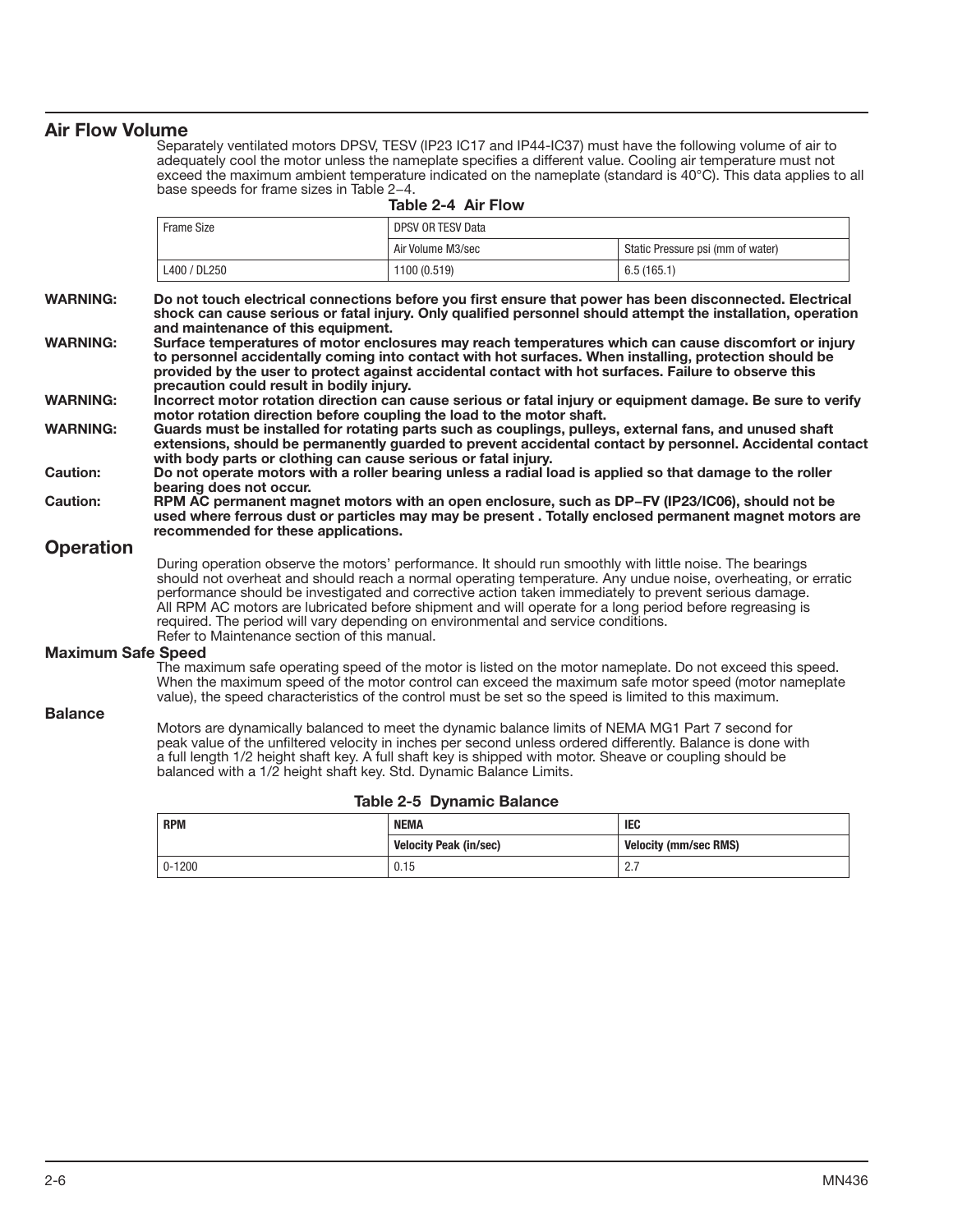# Section 3 Maintenance & Troubleshooting

| <b>WARNING:</b> | UL Listed motors must only be serviced by UL Approved Authorized ABB Service Centers if these motors<br>are to be returned to a hazardous and/or explosive atmosphere.                                                                                                                                                                                                  |
|-----------------|-------------------------------------------------------------------------------------------------------------------------------------------------------------------------------------------------------------------------------------------------------------------------------------------------------------------------------------------------------------------------|
| <b>WARNING:</b> | Pacemaker danger – Magnetic and electromagnetic fields in the vicinity of current carrying carrying<br>conductors and permanent magnet motors can result result in a serious health hazard to persons with<br>cardiac pacemakers, metal implants, and hearing aids. To avoid risk, stay way from the area surrounding a<br>permanent magnet motor.                      |
| <b>WARNING:</b> | RPM AC permanent magnet motors can induce voltage and current in the motor leads by rotating the<br>motor shaft. Electrical shock can cause serious or fatal injury. Therefore, do not couple the load to the<br>motor shaft until all motor connections have been made. During any maintenance inspections, be sure the<br>motor shaft will not rotate.                |
| <b>WARNING:</b> | Do not touch electrical connections before you first ensure that power has been disconnected. Electrical<br>shock can cause serious or fatal injury. Only qualified personnel should attempt the installation, operation<br>and maintenance of this equipment.                                                                                                          |
| <b>WARNING:</b> | The Adjustable Speed Controller may apply hazardous voltages to the motor leads after power to the<br>controller has been turned off. Verify that the controller is incapable of delivering hazardous voltages and<br>that the voltage at the motor leads is zero before proceeding. Failure to observe this precaution may result<br>in severe bodily injury or death. |
| <b>WARNING:</b> | Surface temperatures of motor enclosures may reach temperatures which can cause discomfort or injury<br>to personnel accidentally coming into contact with hot surfaces. When installing, protection should be<br>provided by the user to protect against accidental contact with hot surfaces. Failure to observe this<br>precaution could result in bodily injury.    |

WARNING: Guards must be installed for rotating parts such as couplings, pulleys, external fans, and unused shaft extensions, should be permanently guarded to prevent accidental contact by personnel. Accidental contact with body parts or clothing can cause serious or fatal injury.

# General Inspection

Inspect the motor at regular intervals, approximately every month. Keep the motor clean and the ventilation openings clear.

The following steps should be performed at each inspection:

- 1. Check that the motor is clean. Check that the interior and exterior of the motor is free of dirt, oil, grease, water, etc. Oily vapor, paper pulp, textile lint, etc. can accumulate and block motor ventilation. If the motor is not properly ventilated, overheating can occur and cause early motor failure.
- 2. Perform a dielectric with stand test periodically to ensure that the integrity of the winding insulation has been maintained. Record the readings. Immediately investigate any significant decrease in insulation resistance.
- 3. Check all electrical connectors to be sure that they are tight.

# Relubrication & Bearings

Bearing grease will lose its lubricating ability over time, not suddenly. The lubricating ability of a grease (over time) depends primarily on the type of grease, the size of the bearing, the speed at which the bearing operates and the severity of the operating conditions. Good results can be obtained if the following recommendations are used in your maintenance program. Relubrication with the shaft stationary and a warm motor is recommended.

# **Lubrication Procedure<br>WARNING: Disconne**

### Disconnect all electrical power from the motor windings and accessory devices before disassembly of the motor. Electrical shock can cause serious or fatal injury.

- 1. Relubrication with the shaft stationary and a warm motor is recommended. If lubrication must be done with motor running, stay clear of rotating parts and electrical circuits.
- 2. Wipe all dirt from the outside of the grease fills and drains.
- 3. Locate the grease inlet at the top of the bearing hub, clean the area and replace the 1/8−inch pipe plug with a grease fitting if the motor is not equipped with grease fitting.
- 4. Remove grease drain plug located opposite the grease inlet.
- 5. Using a manual grease gun, pump in the recommended grease in the amount shown. This amount of grease will provide an ample supply of lubricant between lubrication periods for the service condition listed in Table 3-1, Table 3-2 and Table 3-3. Use only clean, fresh grease from clean containers and handle so as to keep it clean. In general, mixing of greases is not recommended. If an incompatible grease is used, the lube system must be repacked completely with the new grease.
- 6. Wipe away any excess grease at the grease drain or relief and replace drain plugs.

# Type of Grease

See the motor nameplate for replacement grease or oil recommendation. Use Chevron Black Pearl or equivalent grease unless motor nameplate specifies special grease. Amount of grease to be added and lubrication interval is given in Table 3-1.

| Location                | Vol. in $3$ (cm $3$ ) | Weight oz (gram) | Interval |
|-------------------------|-----------------------|------------------|----------|
| Bearings                | 2.5(40)               | 1.25 (35)        | 3 Months |
| ODE (Inner Bearing Cap) | 0.5(8)                | 0.25(7)          | 3 Months |

Table 3-1 L400 Relubrication Amount and Interval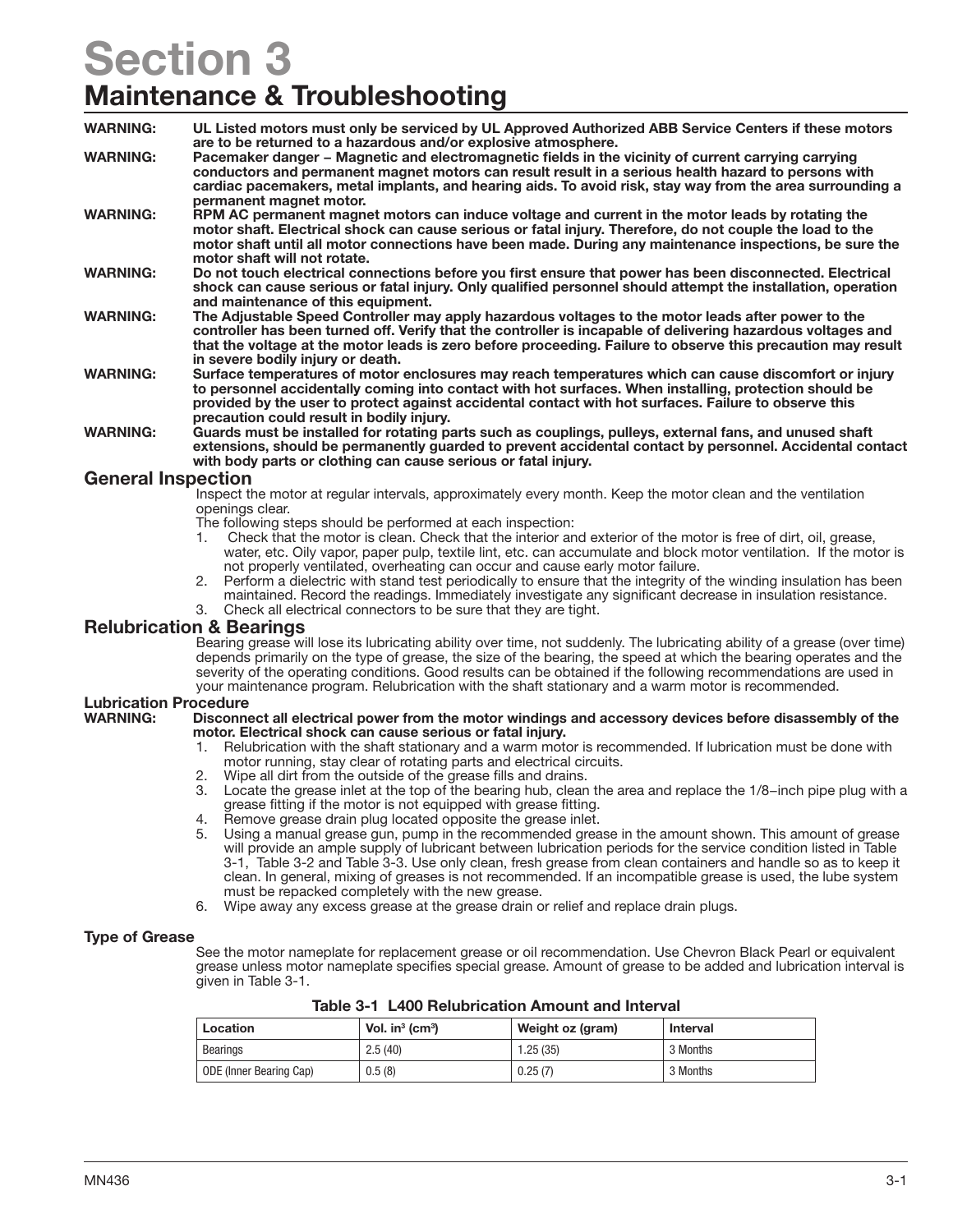| <b>Table 3-2 Troubleshooting Chart</b>                                                                                                                                          |                                                                              |                                                                                                                                                                   |  |  |  |  |
|---------------------------------------------------------------------------------------------------------------------------------------------------------------------------------|------------------------------------------------------------------------------|-------------------------------------------------------------------------------------------------------------------------------------------------------------------|--|--|--|--|
| Symptom                                                                                                                                                                         | <b>Possible Causes</b>                                                       | <b>Possible Solutions</b>                                                                                                                                         |  |  |  |  |
| Motor will not start                                                                                                                                                            | "Usually caused by line trouble, such<br>as, single phasing at the starter." | "Check source of power. Check overloads, fuses, controls, etc."                                                                                                   |  |  |  |  |
| Excessive humming                                                                                                                                                               | High Voltage.                                                                | Check input line connections.                                                                                                                                     |  |  |  |  |
|                                                                                                                                                                                 | Eccentric air gap.                                                           | Have motor serviced at local ABB service center.                                                                                                                  |  |  |  |  |
| Motor Over Heating                                                                                                                                                              | "Overload. Compare actual amps<br>(measured) with nameplate rating."         | "Locate and remove source of excessive friction in motor or load.<br>Reduce load or replace with motor of greater capacity."                                      |  |  |  |  |
|                                                                                                                                                                                 | Single Phasing.                                                              | "Check current at all phases (should be approximately equal) to isolate and correct the<br>problem."                                                              |  |  |  |  |
|                                                                                                                                                                                 | Improper ventilation.                                                        | "Check external cooling fan to be sure air is moving properly across cooling fins. Excessive<br>dirt build-up on motor. Clean motor."                             |  |  |  |  |
|                                                                                                                                                                                 | Unbalanced voltage.                                                          | "Check voltage at all phases (should be approximately equal) to isolate and correct the<br>problem."                                                              |  |  |  |  |
|                                                                                                                                                                                 |                                                                              | Check air gap clearance and bearings.                                                                                                                             |  |  |  |  |
|                                                                                                                                                                                 | Rotor rubbing on stator.                                                     | Tighten "Thru Bolts".                                                                                                                                             |  |  |  |  |
|                                                                                                                                                                                 | Over voltage or under voltage.                                               | Check input voltage at each phase to motor.                                                                                                                       |  |  |  |  |
|                                                                                                                                                                                 | Open stator winding.                                                         | "Check stator resistance at all three phases for balance."                                                                                                        |  |  |  |  |
|                                                                                                                                                                                 | Grounded winding.                                                            | Perform dielectric test and repair as required.                                                                                                                   |  |  |  |  |
|                                                                                                                                                                                 | Improper connections.                                                        | "Inspect all electrical connections for proper termination, clearance, mechanical strength and<br>electrical continuity. Refer to motor lead connection diagram." |  |  |  |  |
|                                                                                                                                                                                 | Misalignment.                                                                | Check and align motor and driven equipment.                                                                                                                       |  |  |  |  |
|                                                                                                                                                                                 | Excessive belt tension.                                                      | Reduce belt tension to proper point for load.                                                                                                                     |  |  |  |  |
| <b>Bearing Over Heating</b>                                                                                                                                                     | Excessive end thrust.                                                        | Reduce the end thrust from driven machine.                                                                                                                        |  |  |  |  |
|                                                                                                                                                                                 | Excessive grease in bearing.                                                 | Remove grease until cavity is approximately 3/4 filled.                                                                                                           |  |  |  |  |
|                                                                                                                                                                                 | Insufficient grease in bearing.                                              | Add grease until cavity is approximately 3/4 filled.                                                                                                              |  |  |  |  |
|                                                                                                                                                                                 | Dirt in bearing.                                                             | "Clean bearing cavity and bearing.<br>Repack with correct grease until cavity is approximately 3/4 filled."                                                       |  |  |  |  |
| Vibration                                                                                                                                                                       | Misalignment.                                                                | Check and align motor and driven equipment.                                                                                                                       |  |  |  |  |
|                                                                                                                                                                                 | "Rubbing between rotating parts and<br>stationary parts."                    | Isolate and eliminate cause of rubbing.                                                                                                                           |  |  |  |  |
|                                                                                                                                                                                 | Rotor out of balance.                                                        | "Have rotor balance checked are repaired at your ABB Service Center."                                                                                             |  |  |  |  |
|                                                                                                                                                                                 | Resonance.                                                                   | "Tune system or contact your ABB Service Center for assistance."                                                                                                  |  |  |  |  |
| Noise                                                                                                                                                                           | "Foreign material in air gap or<br>ventilation openings."                    | "Remove rotor and foreign material. Reinstall rotor.<br>Check insulation integrity. Clean ventilation openings."                                                  |  |  |  |  |
| "Replace bearing. Clean all grease from cavity and new bearing.<br>Growling or whining<br>Bad bearing.<br>Repack with correct grease until cavity is approximately 3/4 filled." |                                                                              |                                                                                                                                                                   |  |  |  |  |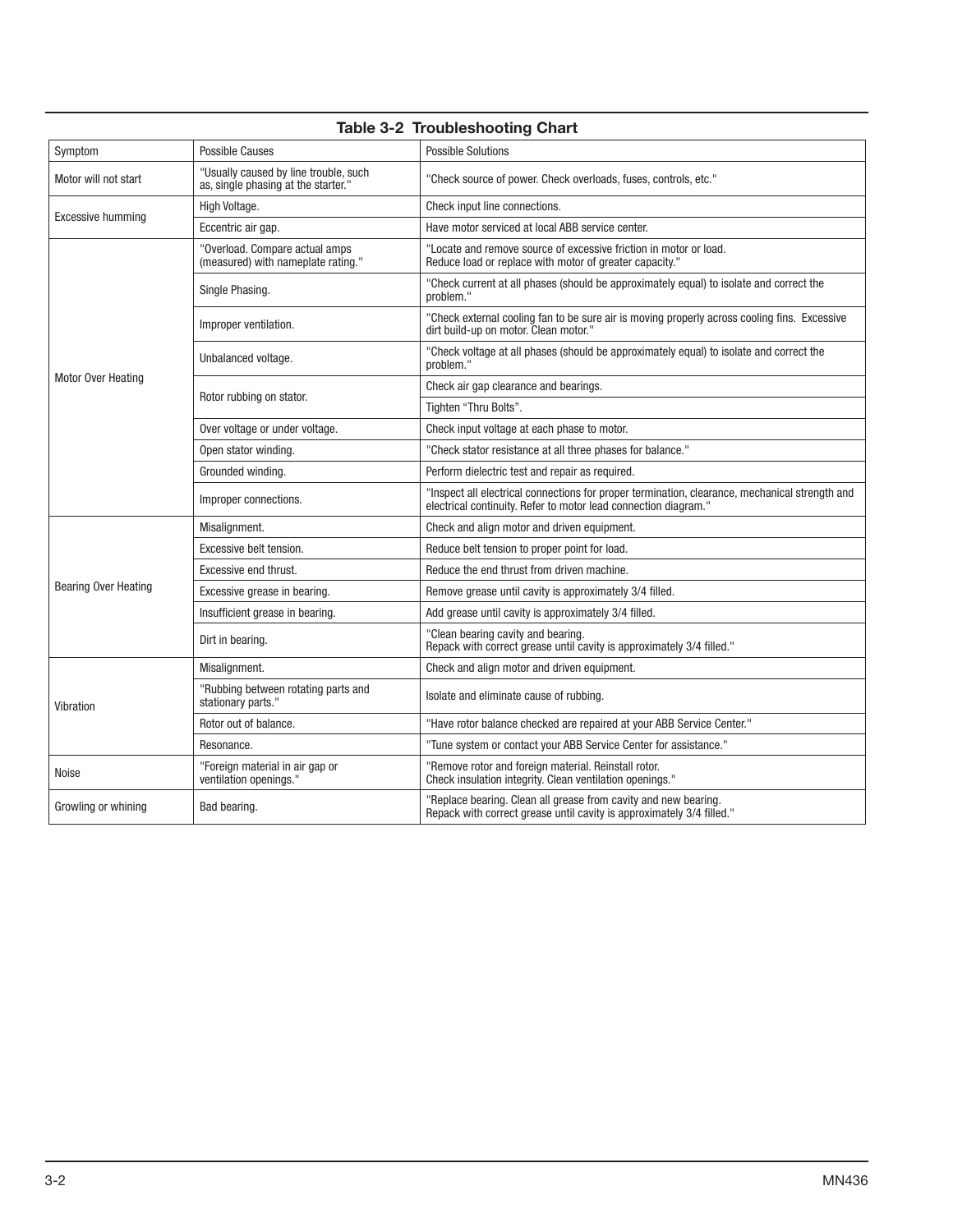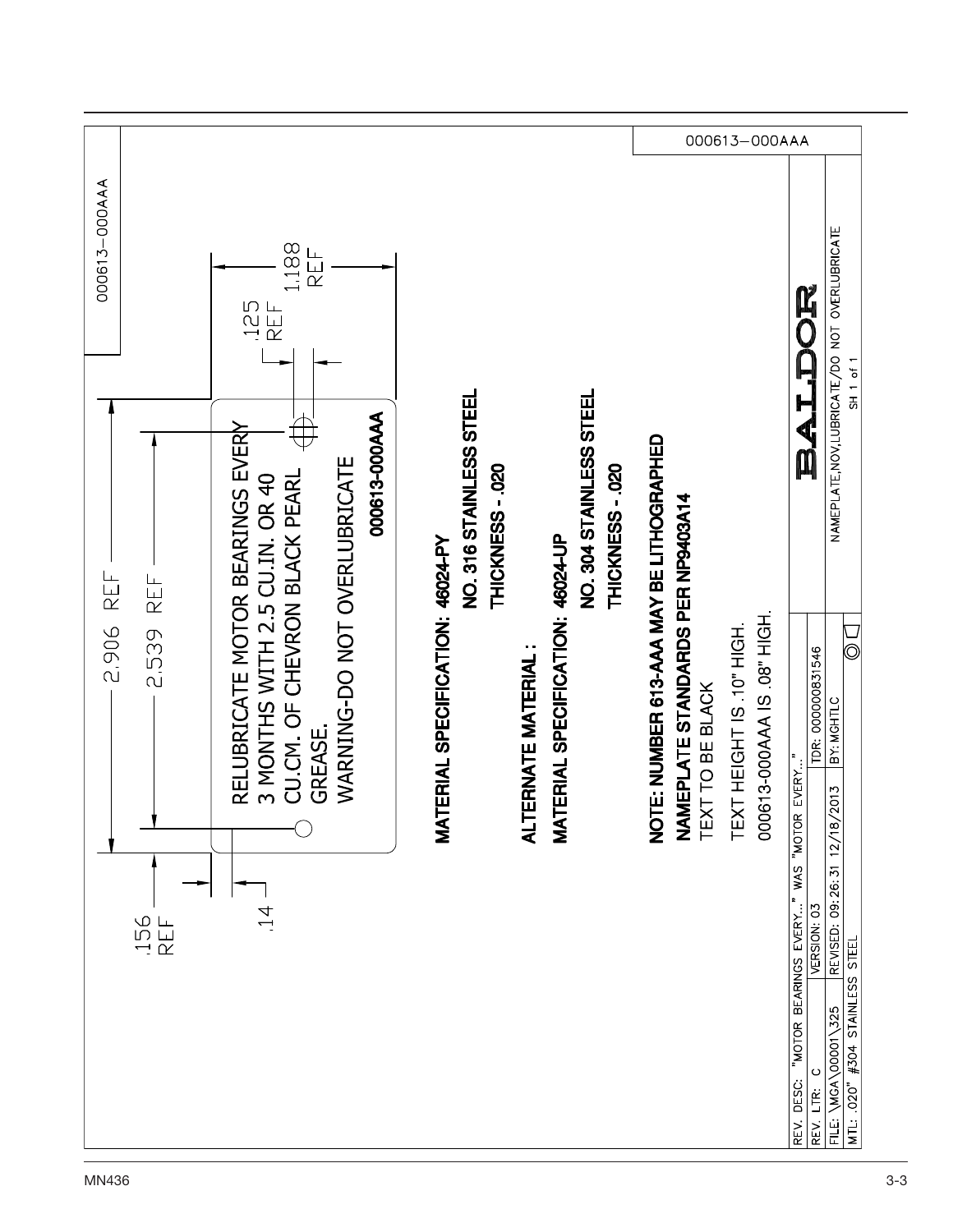|                                            |                                                                                                                                                                                  | 000613-000AAF                                                                                                                                                                                       |                                                                                                                                                                  |                                                                                                                                                                                                                                                                                                                   |
|--------------------------------------------|----------------------------------------------------------------------------------------------------------------------------------------------------------------------------------|-----------------------------------------------------------------------------------------------------------------------------------------------------------------------------------------------------|------------------------------------------------------------------------------------------------------------------------------------------------------------------|-------------------------------------------------------------------------------------------------------------------------------------------------------------------------------------------------------------------------------------------------------------------------------------------------------------------|
| 000613-000AAF                              | 1.188<br>F<br>EF<br>125<br>REF                                                                                                                                                   |                                                                                                                                                                                                     |                                                                                                                                                                  | <b>AS</b>                                                                                                                                                                                                                                                                                                         |
| REF<br>REF<br>2.906<br>2.539<br>156<br>REF | 000613-000AAF<br>WARNING-DO NOT OVERLUBRICATE<br>CU CM OF CHEVRON BLACK PEARL<br>RELUBRICATE INNER CAP EVERY 3<br>MONTHS WITH 0.5 CU.IN. OR 8<br><b>GREASE</b><br>$\overline{4}$ | NO. 304 STAINLESS STEEL<br>NO. 316 STAINLESS STEEL<br>THICKNESS-020<br>THICKNESS - .020<br>MATERIAL SPECIFICATION: 46024-UP<br>TERIAL SPECIFICATION: 46024-PY<br><b>ERNATE MATERIAL:</b><br>TT<br>Š | NOTE: NUMBER 613-AAF MAY BE LITHOGRAPHED<br><b>NAMEPLATE STANDARDS PER NP9403A14</b><br>TEXT TO BE BLACK<br>000613-000AAA IS 08" HIGH<br>TEXT HEIGHT IS 10" HIGH | NAMEPLATE, NOV, LUBRICATE/DO NOT OVERLUBRICATE INNER CAP<br>SH 1 of 1<br>F<br><b>.</b><br>Ø<br>∪<br>©<br>TDR: 0000000831546<br>BY: MGHTLC<br>/2013<br>REVISED: 01:05:02 12/19<br>VERSION: 00<br>#304 STAINLESS STEEL<br><b>RELEASE</b><br>FILE: \MGA\00001\455<br>INITAL<br>REV. DESC:<br>MTL: .020"<br>REV. LTR: |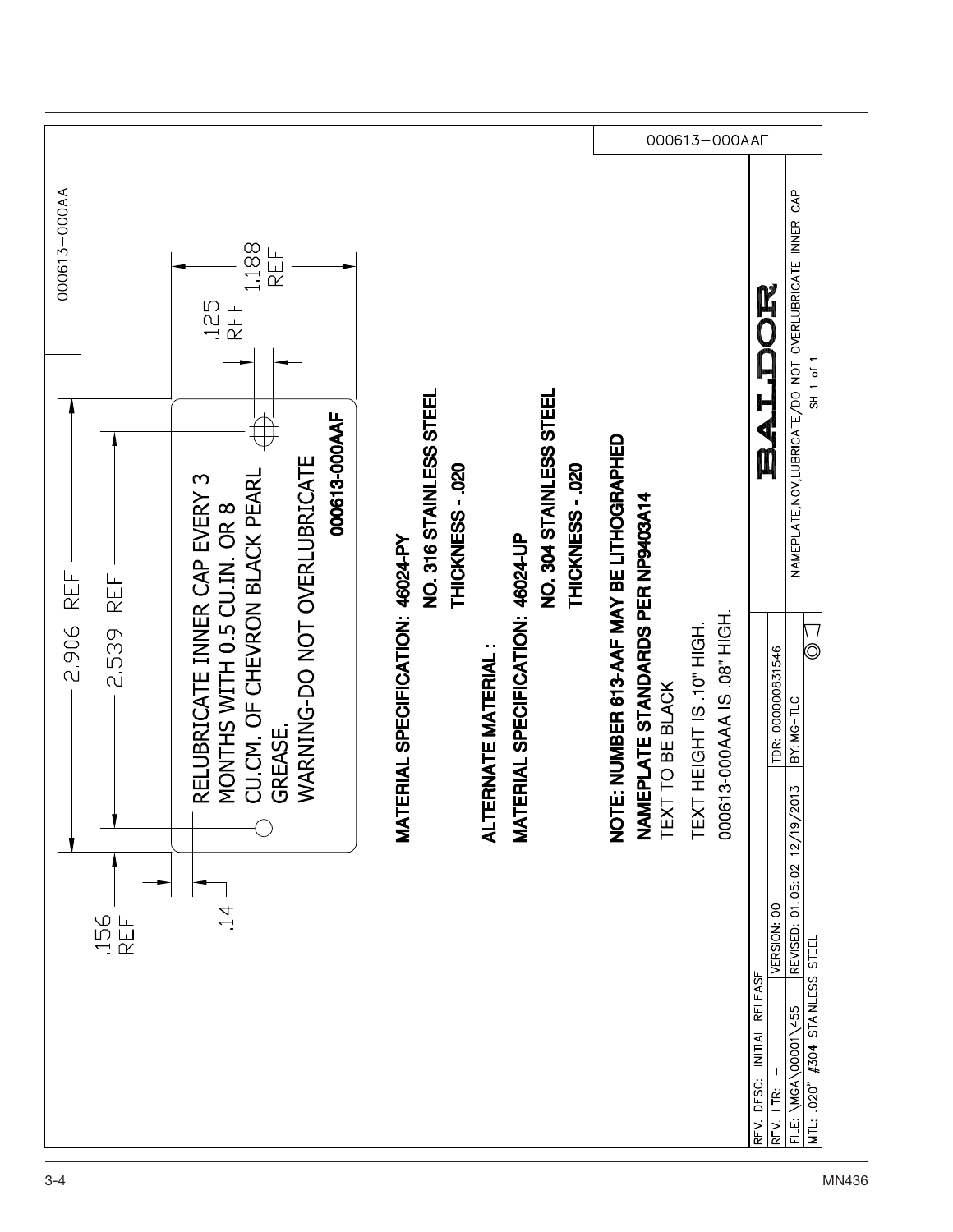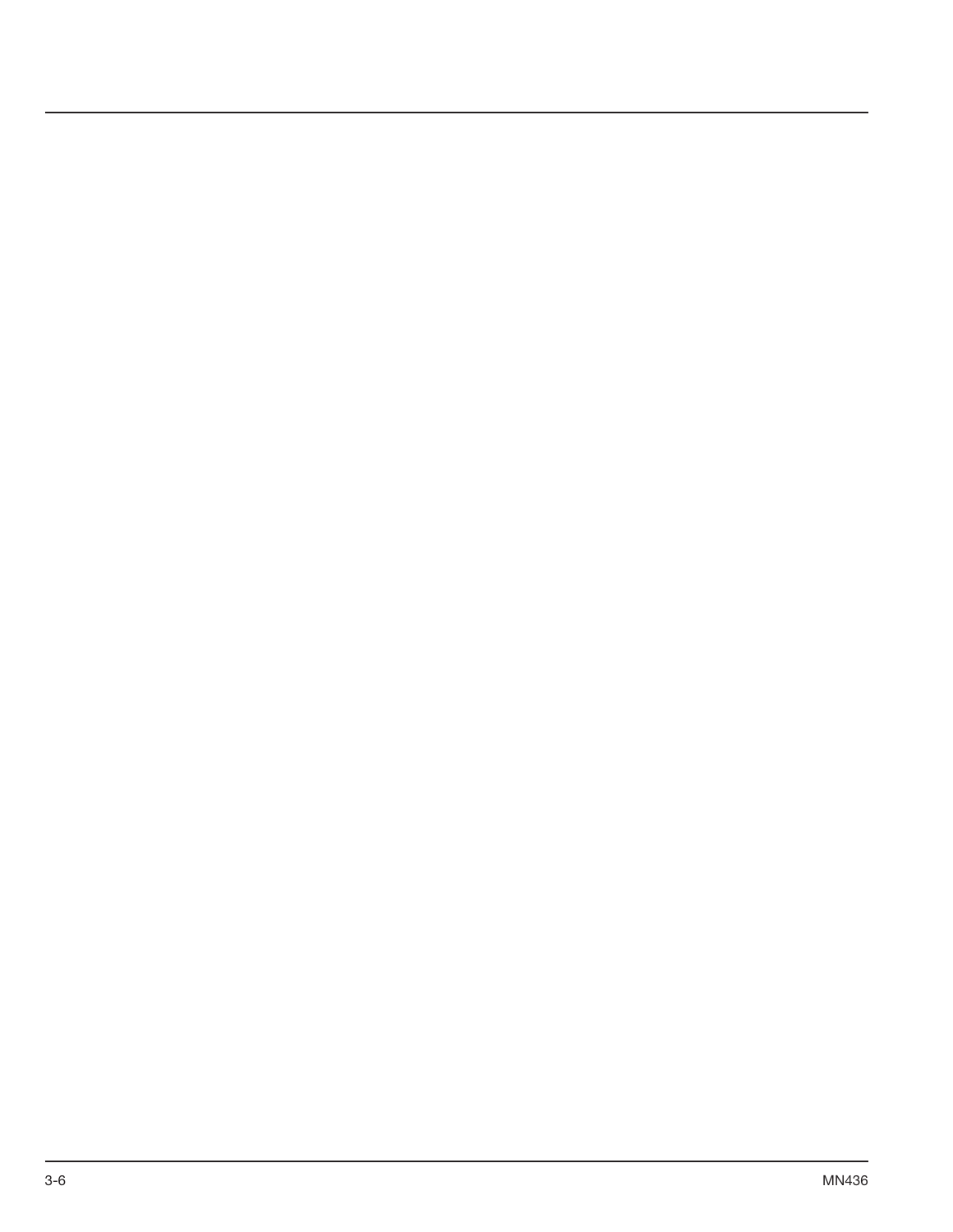# INFORMATION REQUIRED PER IEC 60079-0:2017 Ed7

### All *italicized* information below is quoted from the standard, clause 30.

Clause 30 (instructions) – Instructions are provided with each motor, the most recent version of this manual can be download at baldor.com.

Instructions for purposes of this standard consists of the following that are shipped with your motor in the literature package:

- Instruction Manual MN406
- Ex Certificates applicable for your motor
- Nameplate marking photos for your motor

# *Clause 30.1 (general)*

#### *The instructions prepared by the manufacturer shall include the following particulars as a minimum.*

### *Marking*

*A recapitulation of the information with which the equipment is marked, except for the serial number (see Clause 29), together with any appropriate additional information to facilitate maintenance (for example, address of the importer, repairer, etc.)* 

A copy of the nameplates is included in the literature package and is shipped with each motor. These instructions are used for a range of motors. An example of typical certification marking is shown in Section 1. For motor specific information, please refer to the certification nameplate photos, electrical rating information and any specific conditions conveyed in the motor marking such as but not limited to ambient range, water flow, converter set up parameters and refer to the data package shipped with the product.

# *on-site assembling:*

Not typically required.

# *adjustment and parameter setting*

If operated on a converter, refer to nameplate marking for set-up parameters.

### *Use and setting-up;*

Ratings such as electrical values, ambient temperatures and pressures, maximum surface temperatures and other limit values related to a designated use are included on the product nameplate photos and in the product data package..

# *- putting into service- of the equipment / of the whole installation:*

### *ii) Information about verifications / tests prior to first use*

Refer to Section 2, Installation and Operation

*ii) detailed information about any special installation requirements for the Type of Protection(s) employed* 

*i) information about verifications / tests prior to (first) use Refer to Section 2, Installation and Operation ii) detailed information about any special installation requirements for the Type of Protection(s) employed*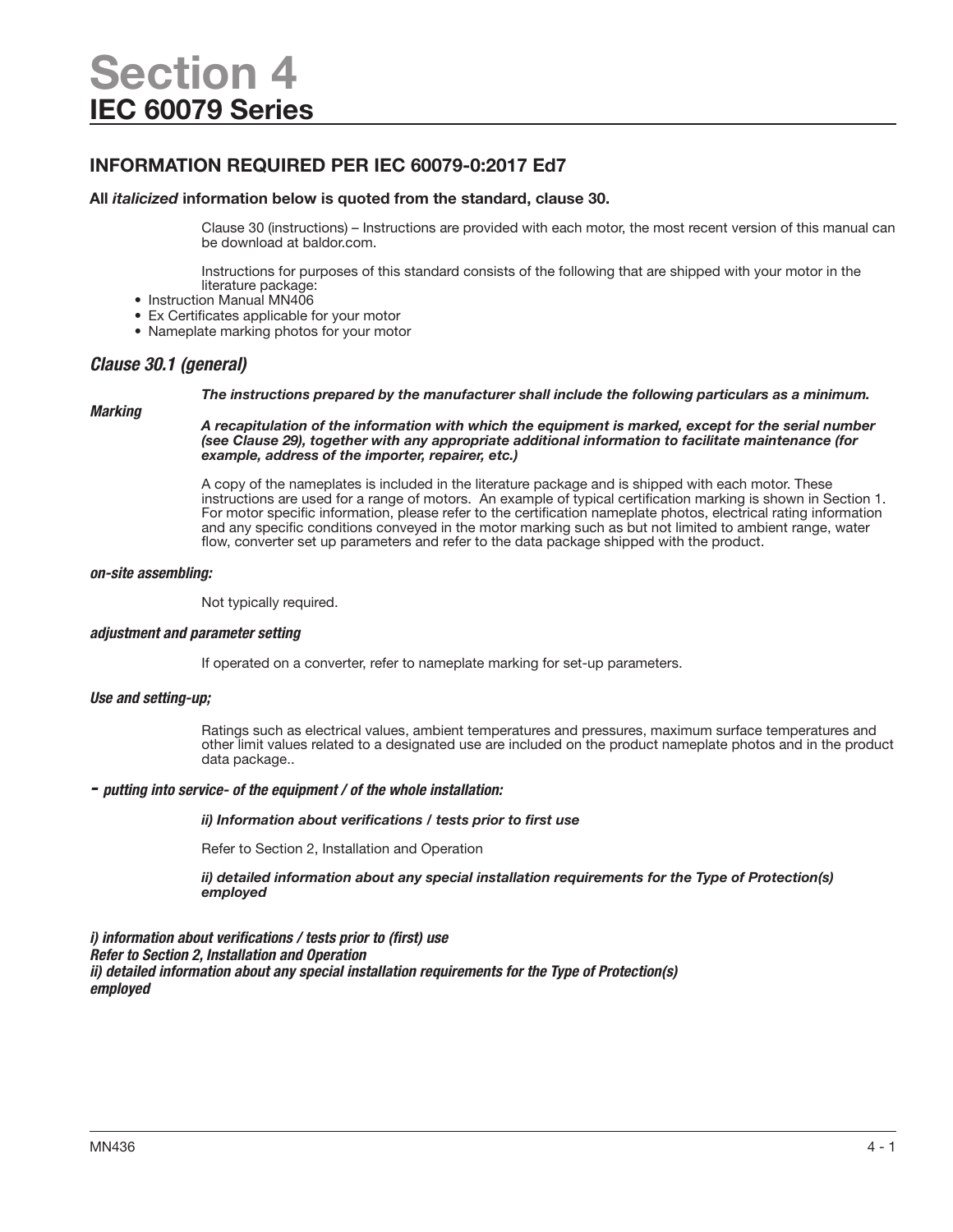### *- maintenance;*

#### *ii) Information such as cleaning, oil level check or recalibration requirements;*

Cleaning- The enclosure is non-conducting and may generate an ignition capable level of electrostatic charge under extreme conditions. The user should ensure that the equipment is not installed in a location in a location where it might be subjected to external conditions which might cause a build-up of electrostatic charges on non-conducting surfaces. Additionally, cleaning of the equipment should be done only with a damp cloth.'

Additional information on maintenance such as Information on bearing inspection is in the Maintenance Section 3

#### *iii) Requirements for the maintenance of the explosion protection.*

#### For Ex e machines, consult manufacturer for winding details

For permanent magnet motors, the voltage that may be present at the motor terminals, when the supply is disconnected, when the motor is rotating. Open circuit vs. speed data is normally supplied.

For motors using permanent magnet rotors, consult warning marking, which is provided with the Instructions.

Information on any maintenance required to ensure continued compliance with the rubbing seal requirements of 5.2.12

Inspect Seal during the bearing lubrication process to ensure the integrity of the seal.

#### *- repair*

#### *i) Repair should be conducted in accordance with the requirements given in IEC 60079-19*

Refer to Repair of Motors used in Hazardous Locations

Information related to the fitting or removal of parts / components; As each motor design is unique, it is necessary to Contact the manufacture for additional repair details. Use only original manufacturer's parts.

#### *ii) information related to the fitting or removal of parts / components*

Contact ABB regarding any spare parts.

#### *iii) Information about spare parts*

Contact ABB regarding any spare parts.

#### *iv) Requirements for a documentation of such repairs.*

As any repair is undertaken after consultation with IEC60079-19, the documentation requirements for the repair in this standard apply.

#### *- taking out of service and dismantling*

#### *i) Use appropriate lock out tag out procedures to prevent restart and prior to making or breaking any electrical connection.*

#### *• where applicable, Specific Conditions of Use according to 29.3 e)*

As Specific Conditions of Use may vary with each certificate, if Specific Conditions are applied, the certificate is shipped with each motor forming part of the Instructions. Refer to Marking and Acceptance section for an explanation of the "X" suffix to certificate numbers.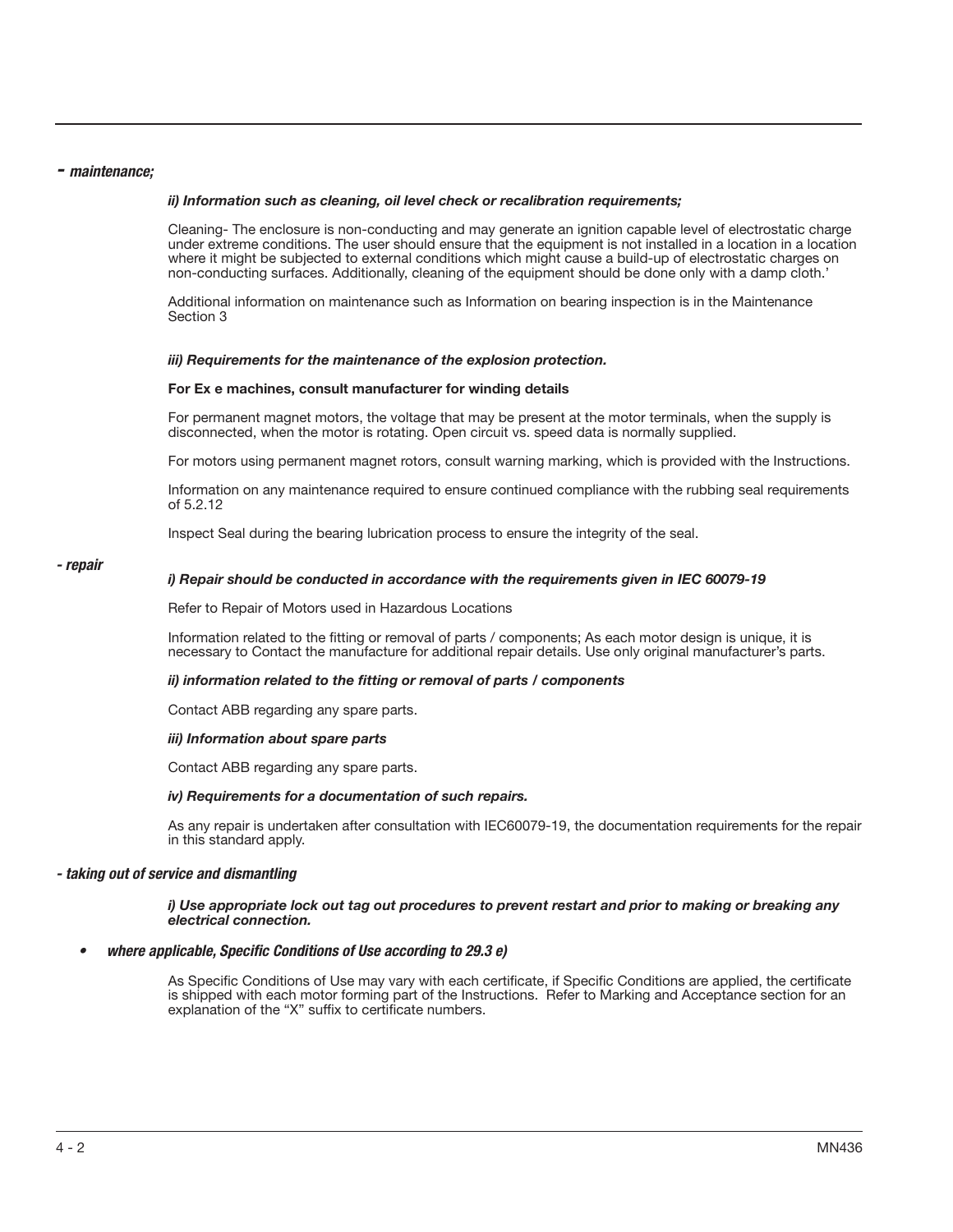# *Clause 30.3 (electrical machines)*

#### *In addition to the information required according to 30.1, the following additional information shall be prepared for electrical machines, as applicable:*

# *machines intended to be supplied by a converter*

For speed torque information on motors intended to be supplied by converter, consult motor nameplate.

### *bearing lubrication requirements for both commissioning and maintaining*;

Instructions for lubrication are included in the Bearing Maintenance Section. Only use ABB recommended grease or contact ABB Motors and Mechanical Inc., product support team for guidance on equivalents suitable for hazardous locations.

### *the permitted axial and radial loading of the shaft;*

Please refer to Table 2-2 and Table 2-3 in this manual for information.

*• the thermal expansion of the shaft and housing under rated conditions*

Maintain minimum clearances necessary to accommodate thermal growth of up to 3mm of the frame and up to 5mm (8mm for Furnace Fan Motor Designs) of the shaft during design operating conditions. Consult engineering for application specific solutions where these minimum clearances are not permissible.

*• any necessary maintenance of the protection provided by the manufacturer against stray circulating currents in the bearings or shafts.*

> Ensure that the motor is properly earthed and bonded. For motors operated by converter, consult converter manufacturers instructions relative to cable recommendations.

- *• any necessary protection of the bearings from vibration, including during transportation, storage, or standby service;*  Protection of bearings from vibration during storage and transportation are addressed in General. Bearings requiring blocking are blocked during shipment.
- *• guidance on maintenance and replacement intervals for bearings based on the operating conditions.*

Instructions for lubrication are included in the Bearing Maintenance Section